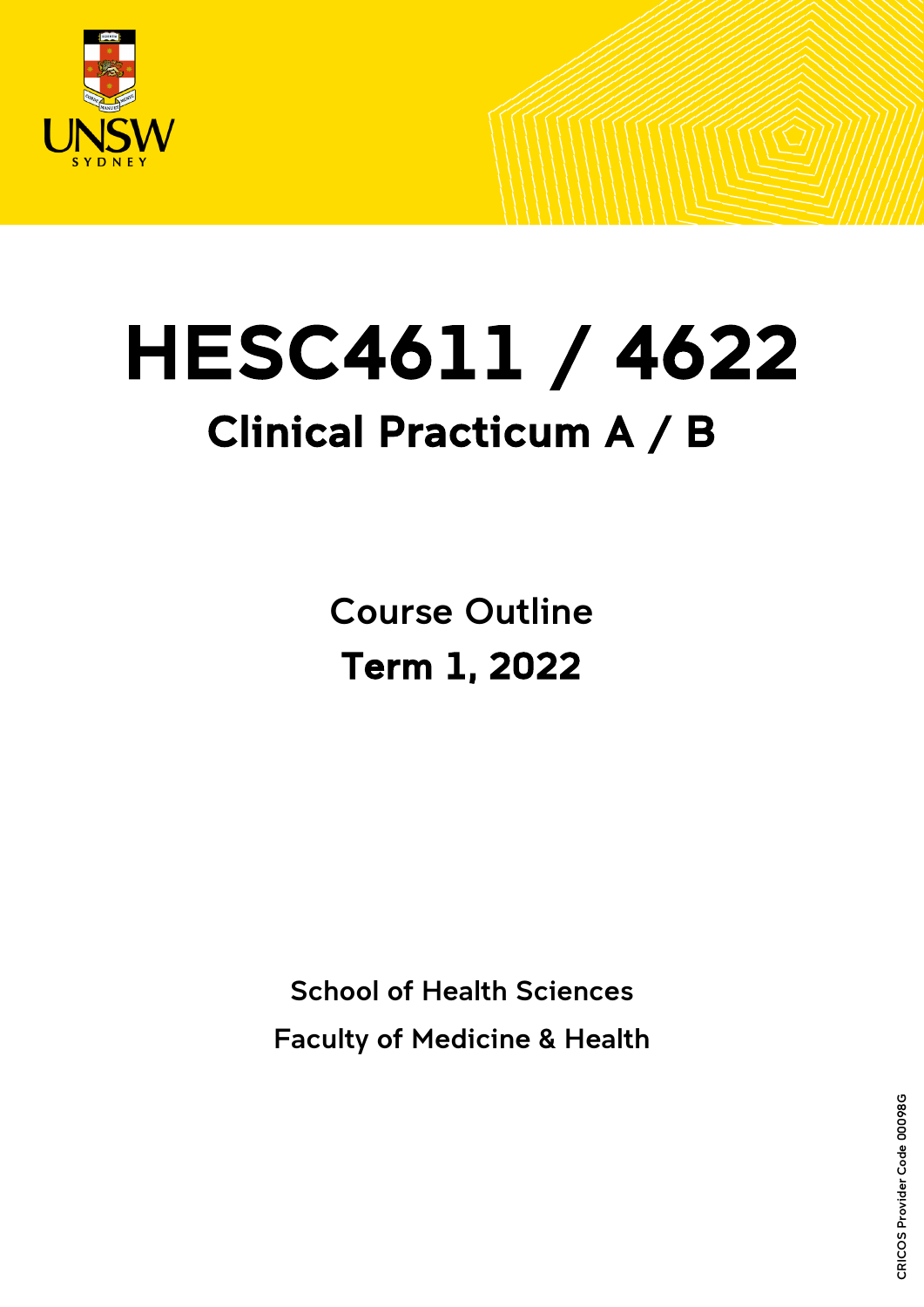# **Table of Contents**

| 1. Staff                                                                      | 3              |
|-------------------------------------------------------------------------------|----------------|
| 2. Course information                                                         | 3              |
| 2.1 Course summary                                                            | 3              |
| 2.2 Course aims                                                               | 4              |
| 2.3 Course learning outcomes (CLO)                                            | 4              |
| 2.4 Relationship between course and program learning outcomes and assessments | 5              |
| 3. Strategies and approaches to learning                                      | 5              |
| 3.1 Learning and teaching activities                                          | 5              |
| 3.2 Expectations of students                                                  | 6              |
| Roles and responsibilities during your Work Integrated Learning activity      | 6              |
| Uniforms                                                                      | $\overline{7}$ |
| Organising placements                                                         | $\overline{7}$ |
| 4. Course schedule and structure                                              | 8              |
| 5. Assessment                                                                 | 9              |
| 5.1 Assessment tasks                                                          | 9              |
| Assessment 1: Practicum Skills Portfolio (50%)                                | 10             |
| Component 1: Practicum logbook (15%)                                          | 10             |
| Component 2: CWA "Competencies" and supervisor report/s (30%)                 | 10             |
| Component 3: Placement evaluation (5%)                                        | 10             |
| Assessment 2: Final Clinical Examination (50%)                                | 11             |
| 5.2 Assessment criteria and standards                                         | 11             |
| Component 1: Practicum logbook (15%)                                          | 11             |
| Component 2: CWA "Competencies" and supervisor report/s (30%)                 | 12             |
| Component 3: Placement evaluation (5%)                                        | 18             |
| Assessment 2: Final Clinical Examination (50%)                                | 18             |
| HESC4611 structure and marking criteria                                       | 18             |
| HESC4622 structure and marking criteria                                       | 19             |
| 5.3 Submission of assessment tasks                                            | 21             |
| 5.4. Feedback on assessment                                                   | 21             |
| 6. Academic integrity, referencing and plagiarism                             | 21             |
| 7. Readings and resources                                                     | 22             |
| <b>Suggested Equipment</b>                                                    | 22             |
| <b>Suggested Reference Articles</b>                                           | 22             |
| <b>Suggested Reference Journals</b>                                           | 22             |
| 8. Administrative matters                                                     | 22             |
| Preparation for placements at the UNSW Medicine Lifestyle Clinic              | 22             |
| Lifestyle Clinic Placement Suspension or Termination Procedures               | 23             |
| 9. Additional support for students                                            | 24             |
| 10. Health and Safety                                                         | 25             |
| <b>NSW Health</b>                                                             | 25             |
| <b>UNSW Medicine Lifestyle Clinic</b>                                         | 25             |
| <b>Insurance Cover</b>                                                        | 26             |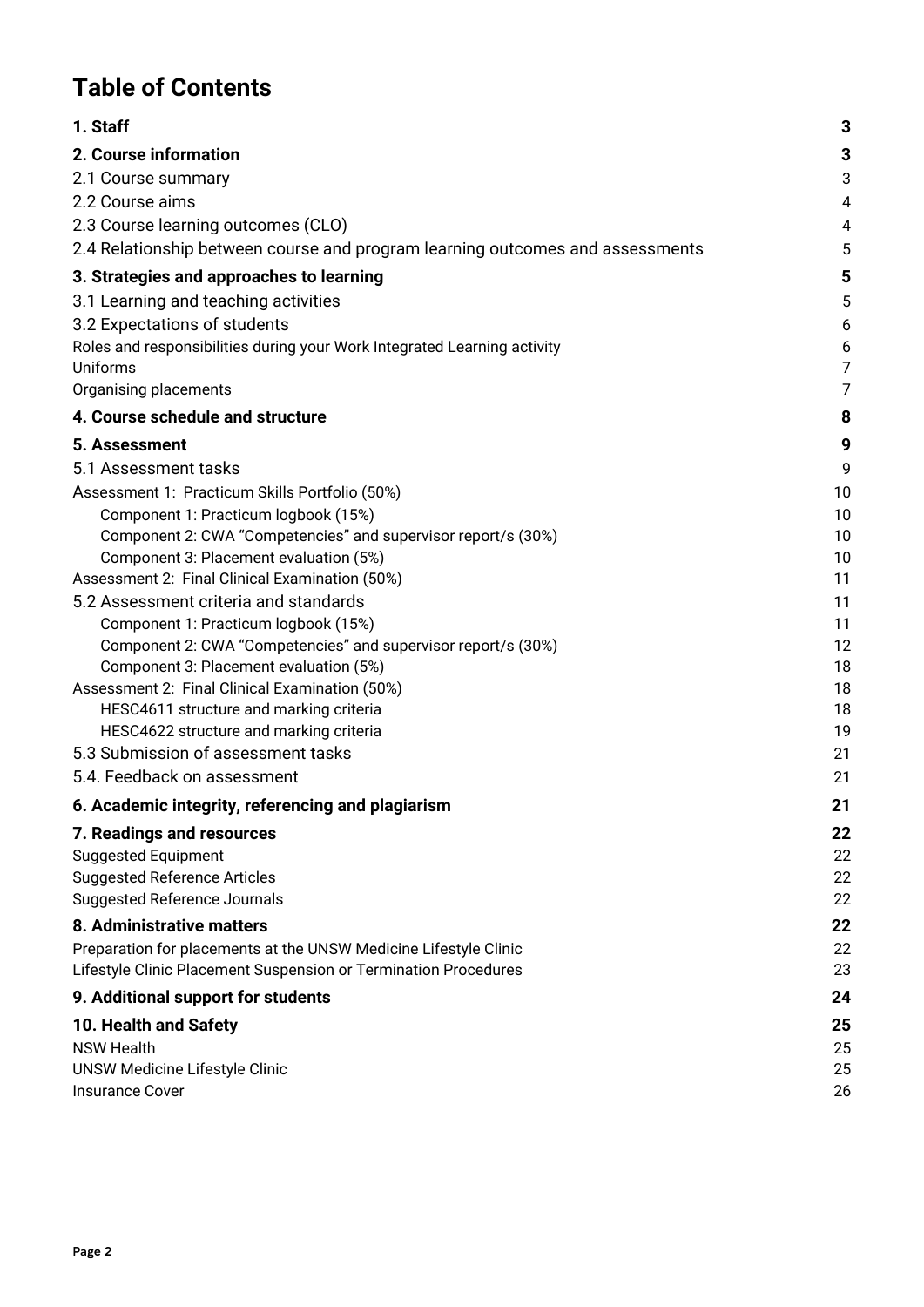# <span id="page-2-0"></span>1. Staff

| <b>Position</b>          | <b>Name</b>              | Email                       | <b>Consultation times Contact Details</b> |                                                 |  |
|--------------------------|--------------------------|-----------------------------|-------------------------------------------|-------------------------------------------------|--|
| Course Co-<br>Convenor   | Amanda<br><b>Burdett</b> | 4611.4622.convenor          | 9-10am Mon-Fri                            | Please contact via email<br>or call on MS Teams |  |
| Course Co-<br>Convenor   | Dr Kemi<br>Wright        | @unsw.edu.au                |                                           | during office hours                             |  |
| Practicum<br>Coordinator | Caroline<br>Fitzgerald   | exphys.prac@unsw.e<br>du.au | 10am-12pm and<br>1-4pm Wed-Fri            | Please call via MS Teams<br>during office hours |  |

*A reminder that UNSW staff will endeavour to respond to all communication within 2-3 business days of receipt during their office hours. We appreciate your patience.*

# <span id="page-2-1"></span>2. Course information

Units of credit: 6

HESC4611 Pre-requisite(s): HESC3501, HESC3504, HESC3541, HESC3532, HESC3592

HESC4622 Pre-requisite: HESC4611

Teaching times and locations: [Class Details \(unsw.edu.au\)](http://timetable.unsw.edu.au/2022/HESC4611.html)

### <span id="page-2-2"></span>2.1 Course summary

This course will provide you with an opportunity to consolidate and extend clinical skills through clinical practicum hours at supervised placements, within an exercise science or exercise physiology workplace. Supervision will be provided by an accredited exercise scientist/physiologist or other suitably qualified health professional/s. These practicum hours are a requirement of the accrediting professional body (ESSA). Performance is monitored through a portfolio including logbooks, clinical workplace assessments (competencies), supervisor reports and placement evaluations, along with a final clinical examination.

To achieve full accreditation, you must demonstrate attainment of competency in exercise assessment and prescription and delivery within Clinical Practicum A/B by completing:

- Minimum 500 hours, consisting of at least:
	- o 140 hours Exercise Science, made up of:
		- Minimum 80 hours in exercise assessment, prescription and delivery for non-clinical populations
		- Up to 60 hours any other activities reflecting AES scope of practice.
	- o 360 hours Exercise Physiology, made up of:
		- Minimum 200 hours in core areas of practice
		- Remaining 160 hours in any area within AEP scope of practice ensuring:  $\rightarrow$  ≤100 hours emerging/niche areas of practice
- HESC4622 students: must also complete the **ESSA Standards & Compliance Online Course**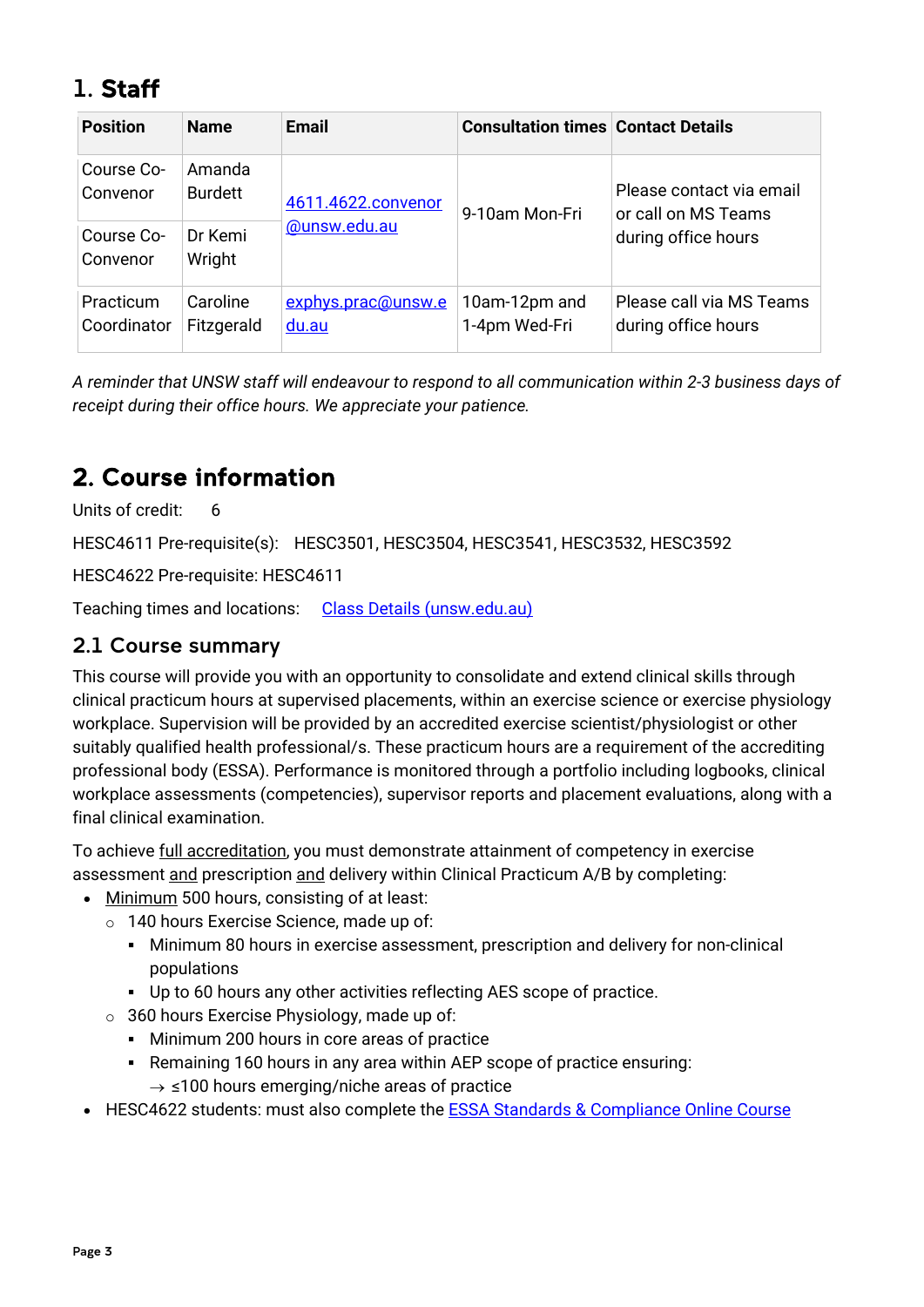Note: If students are unable to demonstrate competency within these hours, they are required to complete additional practicum course/s to achieve competency. There are currently some allowances for partial hours with [provisional accreditation,](https://www.essa.org.au/Public/APPLY_NOW/Accreditation/Provisional_Accreditation.aspx) however competency must still be demonstrated.

### <span id="page-3-0"></span>2.2 Course aims

1. To provide an opportunity to consolidate and extend clinical skills through supervised placements in the workplace.

2. To enable development of a breadth of clinical skills through working with a wide variety of clinical populations and in different workplaces, encompassing clinics and hospitals.

3. To develop an understanding of professional practice requirements in an industry environment.

4. To provide students with opportunities to extend communication skills with clients and other allied health and medical professionals.

5. To allow students to explore areas of professional interest to assist in guiding future career paths.

6. To contribute towards the professional registration requirements of Exercise and Sports Science Australia (ESSA, www.essa.org.au) for registration as both an Accredited Exercise Scientist (AES) and Accredited Exercise Physiologist (AEP).

## <span id="page-3-1"></span>2.3 Course learning outcomes (CLO)

At the successful completion of this course you (the student) should be able to:

CLO 1. Independently assess lifestyle behaviours and functional capacity, and perform health-risk appraisal and exercise tests, for apparently healthy and chronically ill people

CLO 2. Prescribe physical activity and exercise programs to maintain and promote good health for apparently healthy and chronically ill people

CLO 3. Implement motivational and lifestyle behaviour-change strategies to facilitate behaviour change and enhance self-management

CLO 4. Communicate effectively with clients from diverse backgrounds, your clinical supervisor, and other health professionals working in a multi-disciplinary team

CLO 5. Educate clients on the benefits of physical activity for prevention and management of disease, injury and disability

CLO 6. Integrate your knowledge, skills and clinical experience of exercise physiology using reflective practice

<span id="page-3-2"></span>[See also: Student Advice –](https://teaching.unsw.edu.au/graduate-capabilities) Graduate Outcomes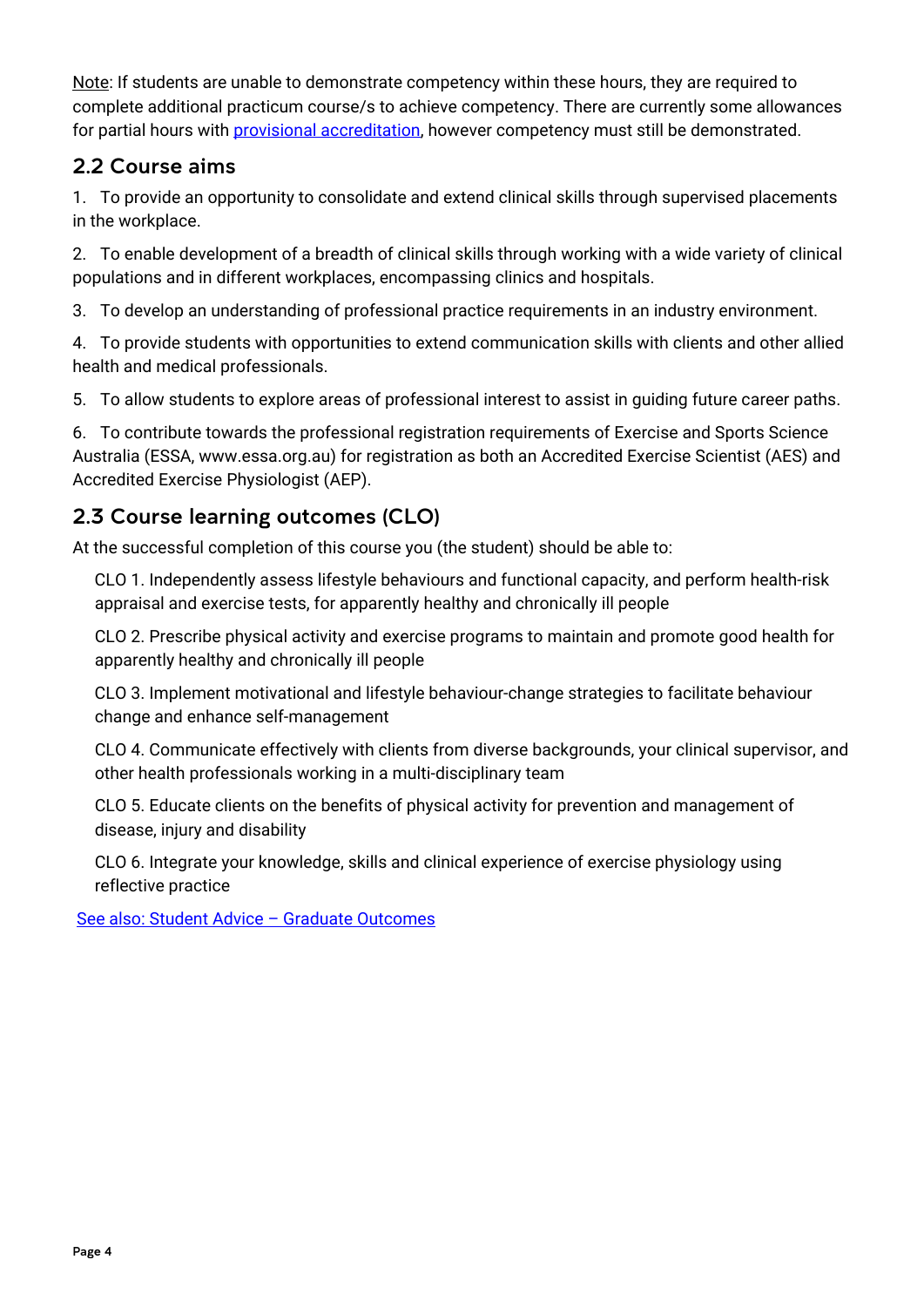# 2.4 Relationship between course and program learning outcomes and

| assessments |  |
|-------------|--|
|-------------|--|

| Course Learning Outcome (CLO) LO Statement |                                                                                                                                                                                        | <b>Related Tasks &amp; Assessment</b> |  |
|--------------------------------------------|----------------------------------------------------------------------------------------------------------------------------------------------------------------------------------------|---------------------------------------|--|
| CLO <sub>1</sub>                           | Independently assess lifestyle<br>behaviours and functional capacity,<br>and perform health-risk appraisal<br>and exercise tests, for apparently<br>healthy and chronically ill people | A1C1, A1C2, A2                        |  |
| CLO <sub>2</sub>                           | Prescribe physical activity and<br>exercise programs to maintain and<br>promote good health for apparently<br>healthy and chronically ill people                                       | A1C1, A1C2, A2                        |  |
| CLO <sub>3</sub>                           | Implement motivational and lifestyle<br>behaviour-change strategies to<br>facilitate behaviour change and<br>enhance self-management                                                   | A1C1, A1C2, A2                        |  |
| CLO <sub>4</sub>                           | Communicate effectively with<br>clients from diverse backgrounds,<br>your clinical supervisor, and other<br>health professionals working in a<br>multi-disciplinary team               | A1C1, A1C2, A2                        |  |
| CLO <sub>5</sub>                           | Educate clients on the benefits of<br>physical activity for prevention and<br>management of disease, injury and<br>disability                                                          | A1C1, A1C2, A2                        |  |
| CLO <sub>6</sub>                           | Integrate your knowledge, skills and<br>clinical experience of exercise<br>physiology using reflective practice                                                                        | A1C2<br>A2                            |  |

# <span id="page-4-0"></span>3. Strategies and approaches to learning

### <span id="page-4-1"></span>3.1 Learning and teaching activities

This course offers a blended learning teaching approach. Most of your learning will be completed during your Work Integrated Learning (WIL; practicum placement), where you will apply the theoretical knowledge gained throughout Stages 1-3 of your degree to AES/AEP professional practice.

There will be an online introductory lecture during o-week to provide information on course structure, expectations and assessments. Compulsory weekly tutorials will begin in week 1 which will be hybrid learning (i.e. delivered both online and face to face\* at the same time), to aid in development of your clinical competence. Each of the ESSA domains and Clinical Workplace Assessments (Competencies) will be covered during these tutorials, with knowledge and skills linked to both. You will be expected to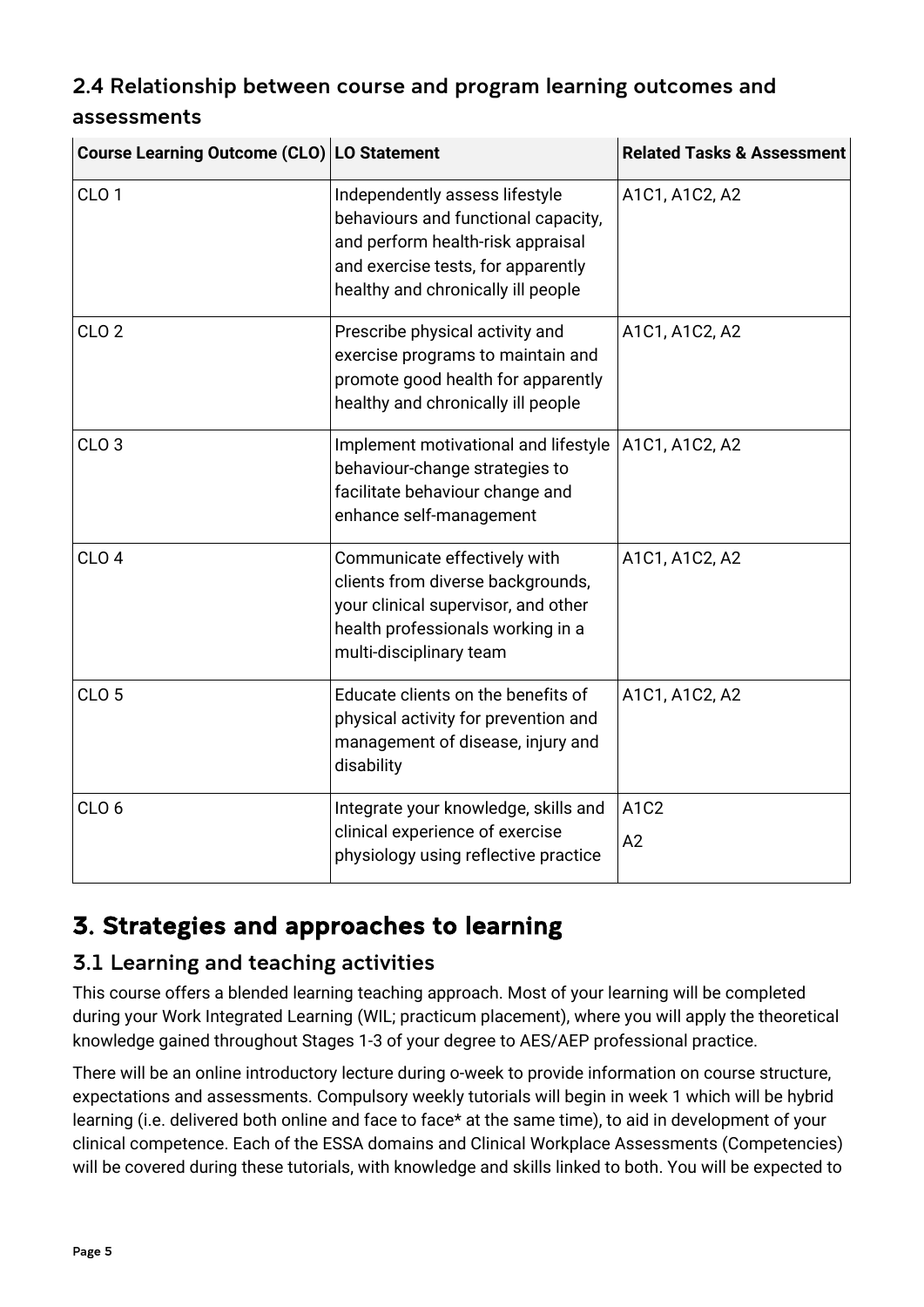reflect on the knowledge, skills and experience gained during your placement/s and use those reflections to further develop during your tutorials. Knowledge and skills learned through both your practicum placement/s and tutorials will assist in preparing you for your final clinical examination.

*\* Adjustments will be made in line with COVID-19 as required.*

# <span id="page-5-0"></span>3.2 Expectations of students

Students are reminded that this course involves study and learning activities both within UNSW and externally through their clinical placements. The internal UNSW learning activities total approximately 20 hours throughout the term and students are expected (and strongly recommended) to do at least the same number of hours of additional study. Practicum placements will contribute to meeting ESSA requirements and will also involve additional study, as indicated through your own reflective practice and in addition to any supervisor feedback on areas to improve.

**Tutorials require 100% attendance as they count towards your practicum hours,** and as such require active engagement during each tutorial from each student. Where tutorials are completed online, these will use MS Teams (please  $d$ ownload the app for best experience) – if online, you are expected to have **camera and sound on**. Regardless of format, **please wear clothing/footwear suitable for exercise** as we will be practicing clinical skills in most tutorials. Please note, we cannot take into consideration any extra-curricular activities in the planning of your tutorials, which may include employment, voluntary work, recreational (e.g. sports) and external academic activities/courses (e.g. TAFE).

### <span id="page-5-1"></span>Roles and responsibilities during your Work Integrated Learning activity

Practicum placements should be a positive experience for both students and employers. At the completion of this course, students should have gained competence in their clinical skills.

Students also have responsibilities to ensure the safe and smooth operation of their practicum placement/s.

Firstly, students must prepare for their practicum. This includes:

- Reading all materials provided by UNSW staff to ensure that the requirements of the activity, especially any time commitments and travel involved, are fully understood.
- Making whatever arrangements are necessary to meet all time commitments e.g. considering caring responsibilities (for children or others), or travel and accommodation where necessary.
- Reading and signing the WIL Agreement and any other documents required (including placement specific materials e.g. Lifestyle Clinic, NSW Health).
- Submitting any required documentation such as police checks, working with children checks, and health checks by the deadlines set by UNSW staff.
- Completing any pre-WIL activity training designated by either UNSW staff and/or the partner organisation.

A workplace induction must be undertaken within the first few days and a risk assessment of the placement completed and submitted. The Practicum Coordinator will provide details of how and where to submit these documents.

Throughout the WIL activity you are responsible for:

- complying with the WIL Agreement, with reasonable directions of WIL staff, as well as with UNSW policies and procedures e.g. [Student Code of Conduct.](https://student.unsw.edu.au/conduct)
- meeting all the requirements associated with the WIL activity, the WIL course as a whole, and the program of study. This includes class-based and/or online learning activities and assessment tasks.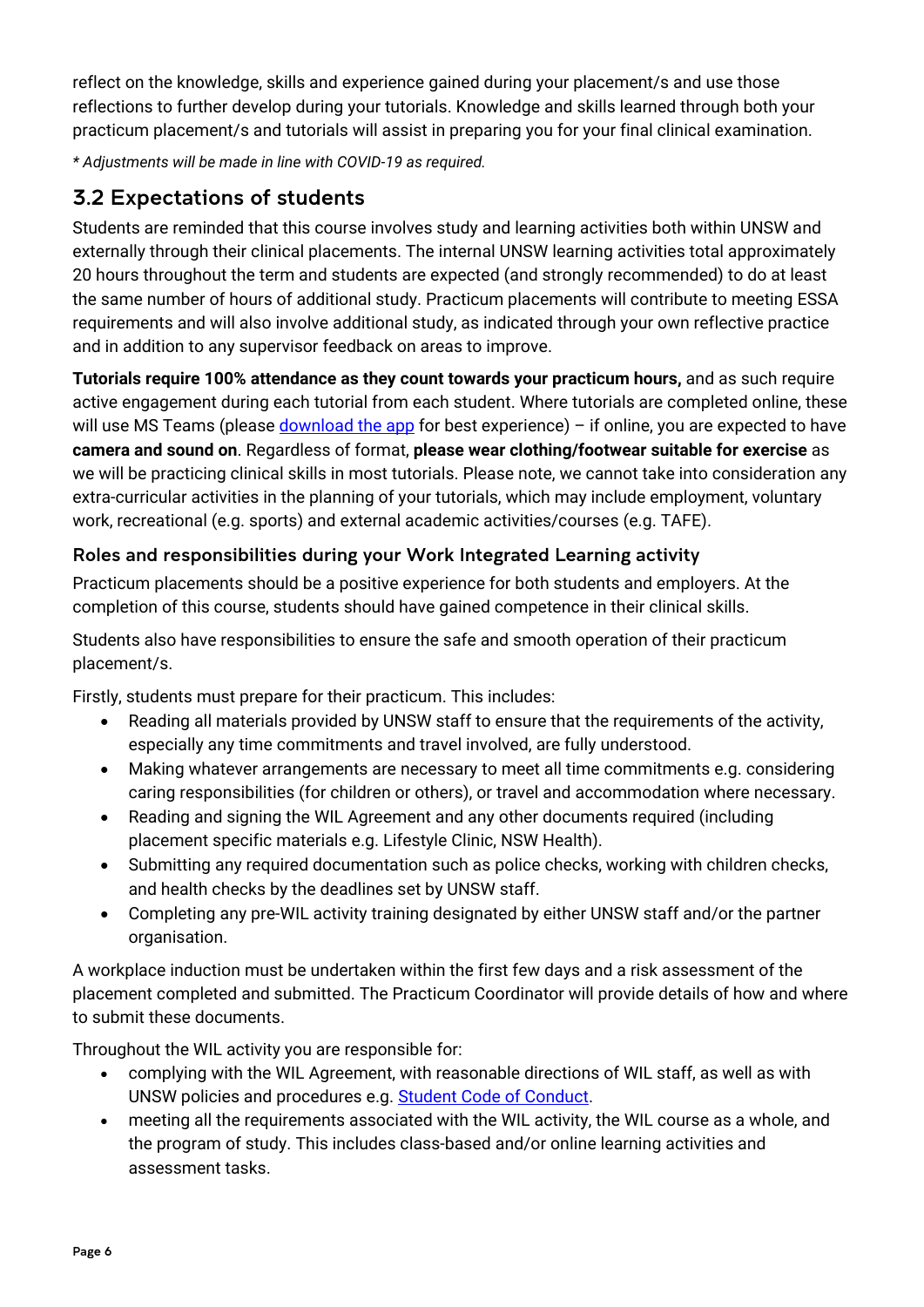The Student Code of Conduct also sets out expectations that your will:

- treat all University staff, other students, and visitors to the University with courtesy, tolerance and respect. This extends to teaching staff in venues off-campus and online, and supervisors and others involved in workplace or clinical placements, fieldwork or other forms of a WIL activity.
- conduct yourself in an appropriate manner while on workplace or clinical placements, fieldwork or other forms of a WIL activity.
- ensure your actions or inactions as a student do not harm, or bring into disrepute, the University's reputation or good standing.

For more detail on all *[Roles and Responsibilities in Work Integrated Learning at UNSW](https://www.wil.unsw.edu.au/sites/default/files/documents/Roles-and-Responsibilities-for-Work-Integrated-Learning-%28WIL%29-at-UNSW.pdf)* , which you can access [here.](https://www.wil.unsw.edu.au/sites/default/files/documents/Roles-and-Responsibilities-for-Work-Integrated-Learning-%28WIL%29-at-UNSW.pdf) Leave during your clinical practicum term is only granted under exceptional circumstances and must first be approved by the course convenor and practicum coordinator.

Further to the **UNSW WIL Procedure**, non-adherence to any practicum placement policies and procedures includes lack of punctuality, poor presentation, lack of courtesy, lack of professional communication, breach of client or client confidentiality, failure to follow processes required for safety, failure to comply with instructions of supervisors and failure to complete tasks as required by the practicum site, and any other behaviour deemed as unprofessional or poor performance.

**Failure to meet these basic expectations may result in termination of a placement or failure of the course.** If a placement is terminated, an appointment must be made promptly with the practicum coordinator and the course convenor. Possible outcomes include re-allocation to an alternative placement, being withdrawn from the course or failing the course. Please note, serious incidents of misconduct or unsatisfactory performance may result in immediate termination of the placement and failure of the course.

### <span id="page-6-0"></span>Uniforms

Ensure you wear the UNSW Exercise Physiology practicum uniform at all times during your placement, unless the clinic service in which you are placed has an alternative requirement. Extra uniforms are available for purchase from the UNSW Grad Shop.

### <span id="page-6-1"></span>Organising placements

To maximise the quality, safety and integrity of the clinical experience, it is imperative that placements are arranged and monitored through formal processes arranged by the practicum coordinator.

Due to the limitations imposed by COVID-19, **students are requested to approach clinics and/or supervisors to enquire about completing hours**. However, **you must notify the Practicum Coordinator** about this and the suitability of these placements is still at the discretion of the Practicum Coordinator and Course Convenor. Moreover, **commencement at these placements can only occur once they have been approved by the Practicum Coordinator** pending the necessary risk assessment and Work Integrated Learning procedures have been met.

*Students should not contact placement supervisors nor start that placement until 1) the placement suitability has been confirmed and student is directed to arrange commencement or 2) they have been allocated a placement and are directed to contact the supervisor*.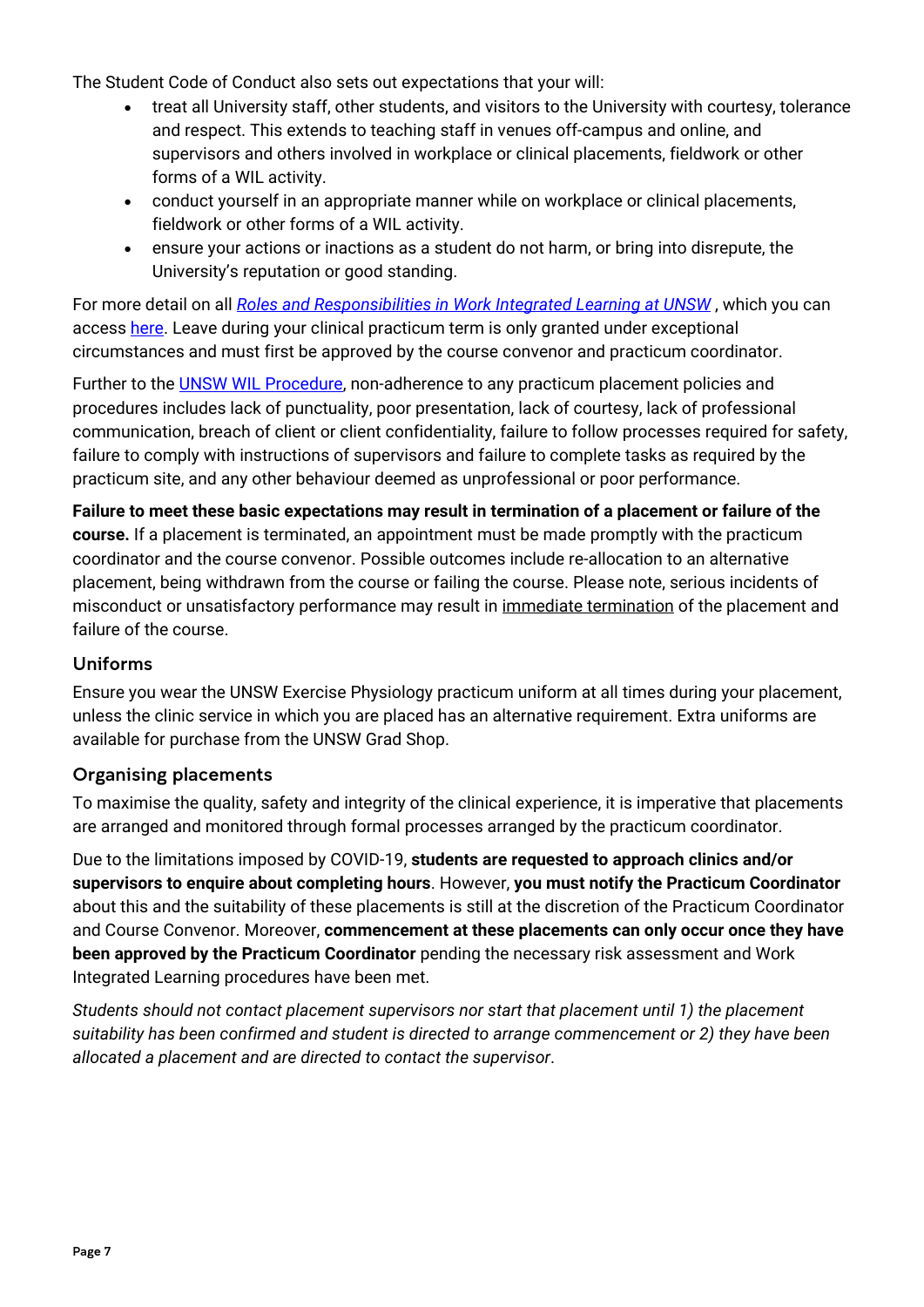# <span id="page-7-0"></span>4. Course schedule and structure

This course consists of 10 hours of class contact hours. You are expected to take an additional 20 hours of non-class contact hours to complete assessments, readings and exam preparation.

| <b>Week</b>  | <b>Starts</b><br><b>Monday</b> | <b>ESSA Domain + Clinical Workplace Assessment</b>         | <b>Related CLO</b>                                       |          |  |  |
|--------------|--------------------------------|------------------------------------------------------------|----------------------------------------------------------|----------|--|--|
| O-week       | 7/02/2022                      | (inc. logbooks + competencies)                             | $CLO 1 - CLO 5$                                          |          |  |  |
| Week 1       | 14/02/2022                     | Cardiovascular                                             | <b>Clinical communication</b>                            | All CLOs |  |  |
| Week 2       |                                | 21/02/2022 Musculoskeletal                                 | Anthropometry                                            | All CLOs |  |  |
| Week 3       | 28/02/2022                     | Metabolic                                                  | All CLOs                                                 |          |  |  |
| Week 4       | 7/03/2022                      | <b>Mental Health</b>                                       | All CLO <sub>s</sub>                                     |          |  |  |
| Week 5       | 14/03/2022                     | Neurological<br>Aerobic testing                            |                                                          | All CLOs |  |  |
| Week 6       | 21/03/2022                     |                                                            | Flex week (no tutes)                                     |          |  |  |
| Week 7       | 28/03/2022                     | Cancer                                                     | Strength testing                                         | All CLOs |  |  |
| Week 8       | 4/04/2022                      | Renal                                                      | All CLOs                                                 |          |  |  |
| Week 9       | 11/04/2022                     | Respiratory                                                | All CLO <sub>s</sub>                                     |          |  |  |
| Week 10      | 18/04/2022                     | Exam practice (time/date will be scheduled closer to date) | All CLOs                                                 |          |  |  |
| <b>Study</b> | 25/04/2022                     |                                                            | n/a                                                      |          |  |  |
| <b>Exams</b> | 2/05/2022                      |                                                            | Final clinical exam (time/date can be viewed via myUNSW) | All CLOs |  |  |

*Note: while each Clinical Workplace Assessment (CWA) competency has been aligned with a specific ESSA domain, this does not mean that competency can only be assessed with a client matching that domain. They are structured this way to allow you practice during your tutorials with tutor feedback prior to being assessed within your clinical placement by your placement supervisor.*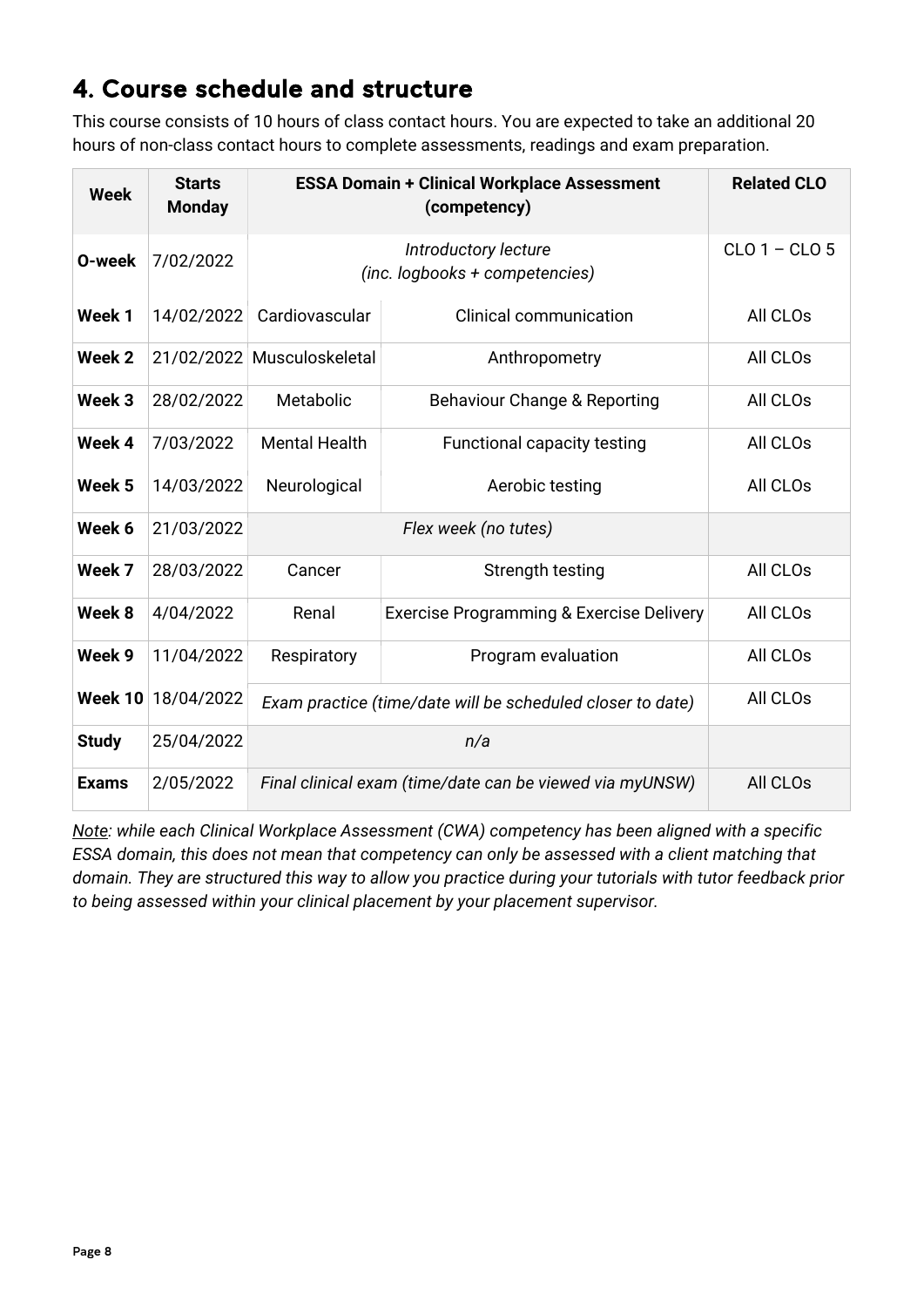# <span id="page-8-0"></span>5. Assessment

### <span id="page-8-1"></span>5.1 Assessment tasks

These tasks have been chosen as tools to enhance and guide your learning as well as a way of measuring performance and are therefore a central teaching strategy in this course. The assessments for this course comprise a practicum skills portfolio (50%) and a clinical skills exam (50%).

| <b>Assessment task</b>                                                              | Weight   | Due date                                                                                                                                                                                                                                     |                                                                                                                                                                   |  |
|-------------------------------------------------------------------------------------|----------|----------------------------------------------------------------------------------------------------------------------------------------------------------------------------------------------------------------------------------------------|-------------------------------------------------------------------------------------------------------------------------------------------------------------------|--|
| <b>Assessment 1:</b><br><b>Practicum Skills</b><br>Portfolio, comprising:           | 50%      | Deadline is 6pm on the dates noted below.                                                                                                                                                                                                    |                                                                                                                                                                   |  |
| a. Practicum<br>logbook                                                             | (15%)    | Initial (feedback only)<br>Midway (feedback only)<br>Final upload, including supervisor/s sign off                                                                                                                                           | Friday 18/02/2022<br>Friday 25/03/2022<br>Monday 25/04/2022                                                                                                       |  |
| b. Clinical Workplace<br>Assessment<br>"Competencies"<br>and supervisor<br>report/s | $(30\%)$ | <b>Clinical communication</b><br>Anthropometry<br>Behaviour Change & Reporting<br>Functional capacity testing<br>Strength testing<br>Aerobic testing<br>Exercise Programming & Exercise Delivery<br>Program Evaluation & supervisor report/s | Friday 25/02/2022<br>Friday 4/03/2022<br>Friday 11/03/2022<br>Friday 18/03/2022<br>Friday 1/04/2022<br>Friday 8/04/2022<br>Friday 15/04/2022<br>Friday 22/04/2022 |  |
| c. Placement<br>evaluation                                                          | (5%)     | Friday 22/04/2022                                                                                                                                                                                                                            |                                                                                                                                                                   |  |
| <b>Assessment 2:</b><br><b>Final Clinical</b><br>Examination                        | 50%      | $2nd$ to 6 <sup>th</sup> May (check myUNSW)                                                                                                                                                                                                  |                                                                                                                                                                   |  |

*Where final assessments cannot be completed due to any applicable restrictions relating to the current COVID-19 pandemic, grades will be switched to satisfactory/fail.*

### **Grading structure:**

HESC4611/4622 both use a 5-point scale – all assessment items require a minimum of P grade to pass that component of the course.

|          |     |     |     | <b>Not done</b> |
|----------|-----|-----|-----|-----------------|
| $90\% *$ | 70% | 50% | 25% | no<br>U 70      |

\* where P+ is achieved for all components of an assessment, your grade will be converted to 100% (e.g. if you achieve P+ for all 10 competencies, you will receive the full 100% of that component, i.e. 30 marks).

Where multiple attempts to achieve the minimum 'P' grade at an assessment are made, the score for all attempts at that assessment will be averaged.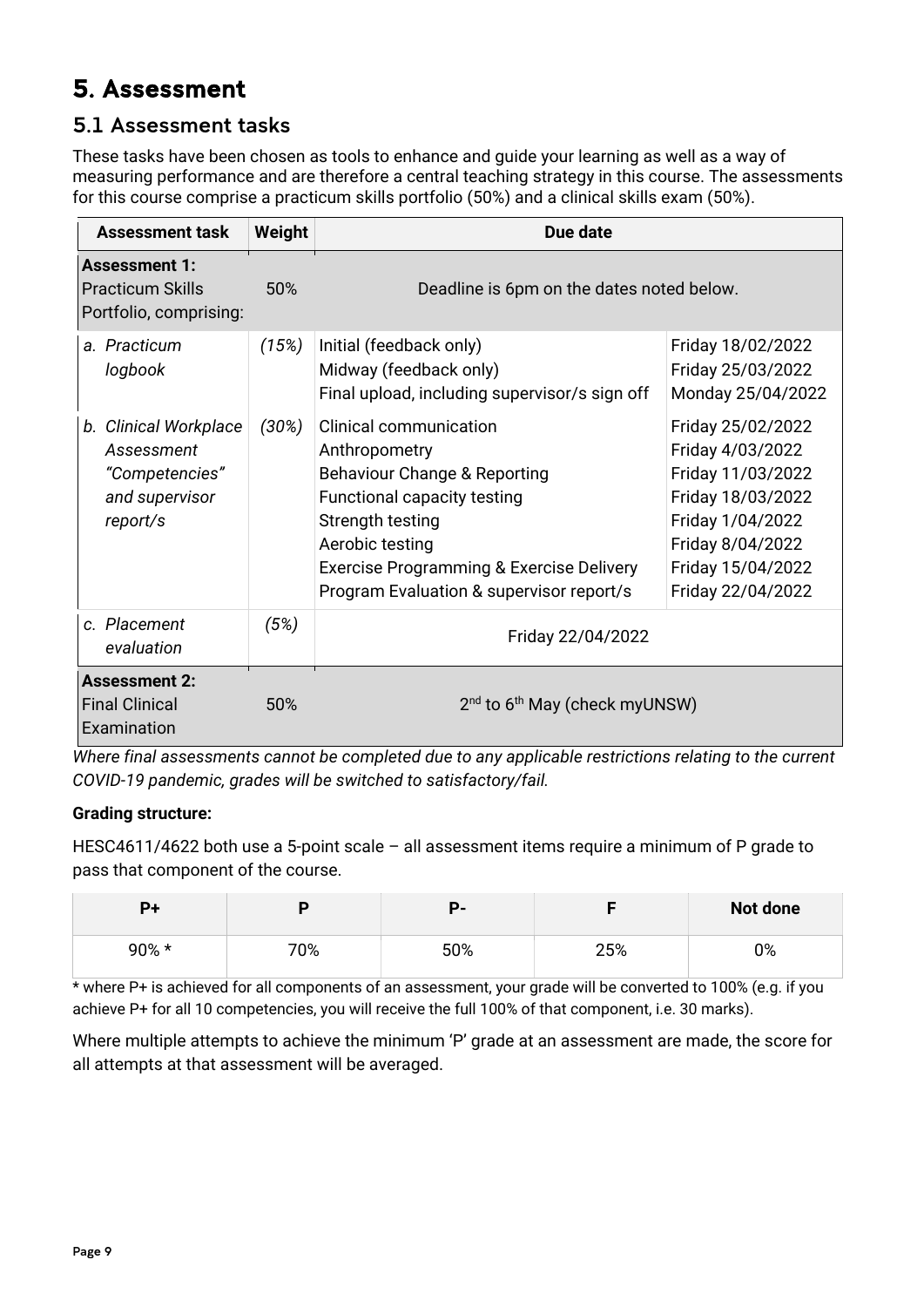### <span id="page-9-0"></span>Assessment 1 (A1): Practicum Skills Portfolio (50%)

Your portfolio consists of three components:

### <span id="page-9-1"></span>Component 1 (A1C1): Practicum logbook (15%)

As an ESSA accredited program, UNSW must ensure you meet the minimum ESSA [requirements](https://www.essa.org.au/Public/EDUCATION_PROVIDERS/Practicum.aspx) and have evidence of this. Your completed and signed practicum logbook will provide this evidence.

Hours should be logged daily using [InPlace](https://unsw-signon-au.inplacesoftware.com/) (student InPlace guides can be found [here\)](https://unsw.sharepoint.com/sites/InPlace-Student). Your logbook entries should simply be the clinical notes taken from each client session, using SOAP note format wherever possible (see **ESSA clinical notetaking resource** – note: you must be an **ESSA student** [member](https://www.essa.org.au/Public/APPLY_NOW/Membership/Student_Membership.aspx?WebsiteKey=b4460de9-2eb5-46f1-aeaa-3795ae70c687) to access). You must keep your logbooks up to date using InPlace to allow the Practicum Team to assist in your timely completion of the appropriate practicum hours.

Feedback will be provided throughout the term to assist in developing appropriate logbook entries.

All hours must be cited and verified by your supervisor/s via InPlace. Please contact the Practicum Coordinator if your supervisor is unable to access the system.

### <span id="page-9-2"></span>Component 2 (A1C2): CWA "Competencies" and supervisor report/s (30%)

The CWA competencies are industry standard skills which students will develop throughout the practical components of this course. Competencies will be assessed by practicum supervisors via [InPlace](https://unsw-signon-au.inplacesoftware.com/) throughout your placement to allow you to receive timely, consistent and constructive feedback during your placement/s. It is important you discuss these with your supervisor at the beginning of your placement, as there have been changes to the assessment structure (if they have any queries, please direct them to the Practicum Coordinator).

Competencies will be practiced during your tutorials to allow you time to develop and receive feedback prior to having them assessed within your placement using the **InPlace** portal. By the end of HESC4622, you must achieve a minimum 'P' grade at the UNSW Lifestyle Clinic across all 10 competencies (note: these will be assessed during your first placement at UNSW Lifestyle Clinic in either HESC4611 *OR* HESC4622 – if the minimum 'P' standard is not met for all 10 competencies, a subsequent placement at the UNSW Lifestyle Clinic may be required).

The supervisor report is an evaluation of your overall performance throughout the duration of your practicum placement with that supervisor, with its intent to provide a summary of the feedback you have been provided throughout the placement. The report/s will be submitted directly to course convenors by your clinical supervisor/s via [InPlace.](https://unsw-signon-au.inplacesoftware.com/) Ideally you will meet with your supervisor prior to the due date to discuss your performance and to allow them to provide you with any additional feedback prior to the report's submission, however this may not always be possible. If you are unable to meet with your supervisor, please remind them to complete this by the due date.

### <span id="page-9-3"></span>Component 3 (A1C3): Placement evaluation (5%)

The placement evaluation if your opportunity to provide us with important feedback about each of your placements, to ensure they are providing suitable learning experiences for our students. You will be asked to provide feedback via [InPlace](https://unsw-signon-au.inplacesoftware.com/) on how well you think the supervisor(s)/practice facilitated your clinical learning.

These evaluations are confidential, so please provide your honest, constructive feedback on ways we can help your supervisor improve the placement for future students.

**IMPORTANT**: **Failure to submit the complete Practicum Skills Portfolio by the posted due date/s will result in being ineligible to sit your final clinical examination and you will therefore fail the course.**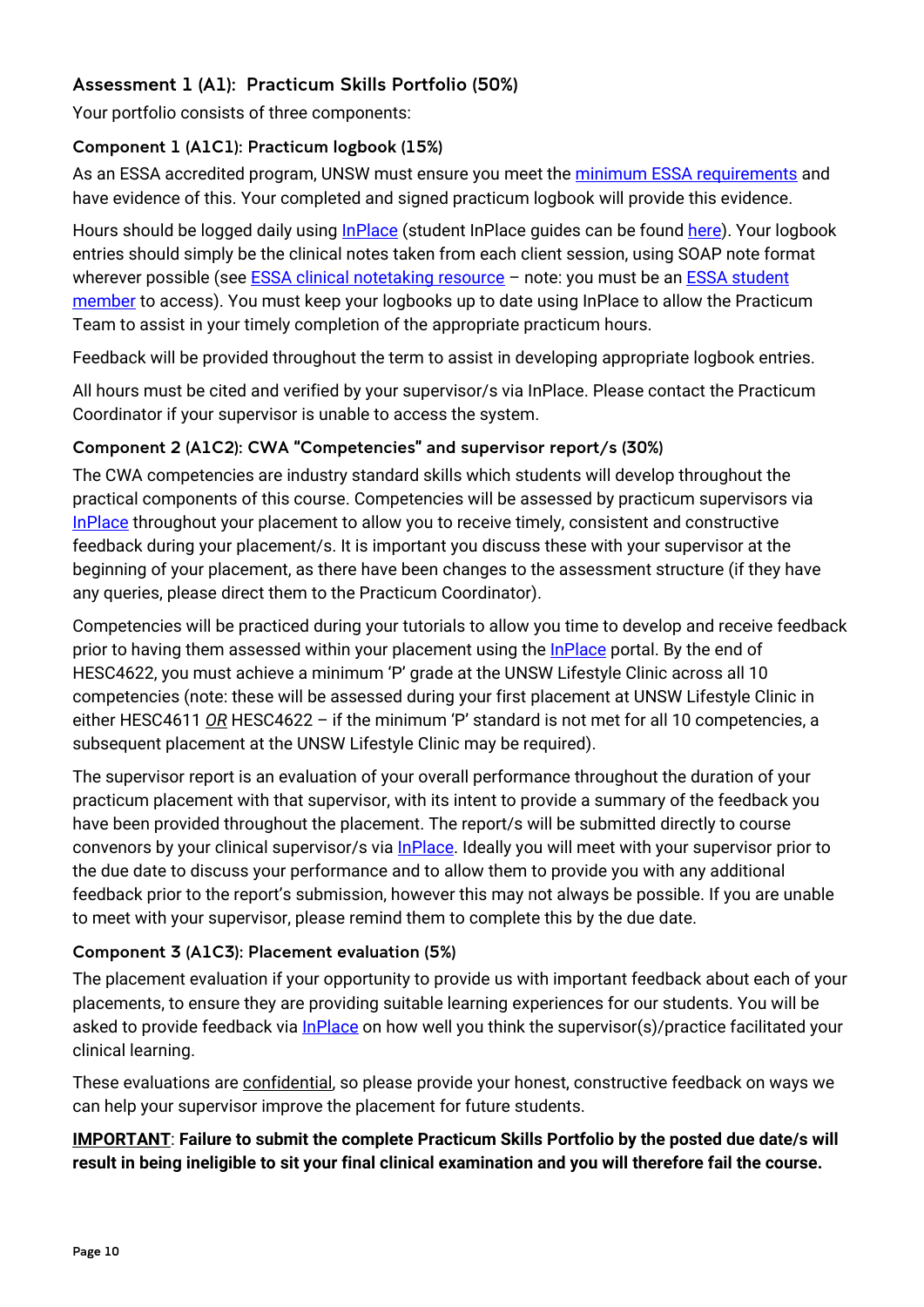### <span id="page-10-0"></span>Assessment 2 (A2): Final Clinical Examination (50%)

ESSA requires our graduates to demonstrate attainment of competency as an entry level practitioner in exercise assessment, prescription and delivery in clinical populations (specifically, cardiovascular, metabolic and/or musculoskeletal). The Final Clinical Assessment is designed to assess students' abilities in performing various practical skills commonly used in exercise science and exercise physiology. The assessment environment will simulate clinical scenarios with simulated clients wherever possible.

Students will be assessed on communication, procedural and technical abilities in a range of activities relevant to ESSA's Professional Standards. Attainment of competency in exercise assessment, prescription and delivery within apparently healthy and clinical populations must be demonstrated.

If your performance does not demonstrate attainment of competency as an entry level practitioner in exercise assessment, prescription and delivery, you may be asked to perform a supplementary assessment. If you fail to pass this supplementary assessment, you will need to re-enrol in the course and complete all assessments again.

### **The Final Clinical Assessment is a hurdle requirement for successful completion of Clinical Practicum A/B – you must pass this assessment to pass the course.**

### Further information:

UNSW grading system:<https://student.unsw.edu.au/grades>

UNSW assessment policy:<https://student.unsw.edu.au/assessment>

### <span id="page-10-1"></span>5.2 Assessment criteria and standards

### <span id="page-10-2"></span>Component 1: Practicum logbook (15%)

Your logbook will be graded using the rubric below:

|                                                                    | Not<br>completed                                                                           | F                                                                                                                                                                                                               | p.                                                                                         | D                                                                                                                                                                                                                                                                                                                                                                                                                                                                                                                                                                                                                                                                                                                                                                                                      | P+                                                                                                                                                                                                                                                                                                          |
|--------------------------------------------------------------------|--------------------------------------------------------------------------------------------|-----------------------------------------------------------------------------------------------------------------------------------------------------------------------------------------------------------------|--------------------------------------------------------------------------------------------|--------------------------------------------------------------------------------------------------------------------------------------------------------------------------------------------------------------------------------------------------------------------------------------------------------------------------------------------------------------------------------------------------------------------------------------------------------------------------------------------------------------------------------------------------------------------------------------------------------------------------------------------------------------------------------------------------------------------------------------------------------------------------------------------------------|-------------------------------------------------------------------------------------------------------------------------------------------------------------------------------------------------------------------------------------------------------------------------------------------------------------|
| Logs of<br>clinical<br>hours                                       | Not<br>submitted                                                                           | Did not meet 2<br>or more of the<br>'P' criteria OR<br>includes<br>identifiable<br>client data                                                                                                                  | Did not<br>meet 1 of<br>the 'P'<br>criteria                                                | Correct supervisor name & qualification<br>'Primary pathology domain', 'primary condition' and<br>'description of services' are aligned<br>Used appropriate language/terminology<br>'Case description' includes: Age; Gender; Condition & co-<br>morbidities; Medications (where relevant); Clinical data<br>(where relevant); Goals (clinical and/or client)<br>'Description of services' includes: Clear explanation of the<br>session; 'SOAP note' format (wherever possible); Client<br>data/results (where applicable); Evidence based prescription<br>for client presentation i.e. primary condition and considering<br>any co-morbidities/goals; Management specific to<br>condition/presentation; Exercise progression/regression<br>(where relevant); Safety/risk mitigation (where relevant) | Meets all the P criteria and:<br>Logs are concise while including all<br>relevant and/or important information<br>Accurately prioritises for client<br>presentation<br>Identifies gaps in current program and<br>includes plan to remediate                                                                 |
| Logs of<br>professional<br>standards<br>hours                      | Not<br>submitted                                                                           | Did not meet 2<br>or more of the<br>'P' criteria OR<br>includes<br>identifiable<br>client data                                                                                                                  | Did not<br>meet 1 of<br>the 'P'<br>criteria                                                | Correct supervisor name & qualification<br>'Primary pathology domain', 'primary condition' and<br>'description of services' are aligned<br>Used appropriate language/terminology<br>'Case description' clearly indicates either: Client presentation<br>(as above) OR activity completed (e.g. orientation)<br>'Description of services' includes: Clear explanation of the<br>session; How the session is relevant to ESSA AES/AEP<br>Professional Standards                                                                                                                                                                                                                                                                                                                                          | Meets all the P criteria and:<br>Logs are concise while including all<br>relevant and/or important information                                                                                                                                                                                              |
| Minimum<br>hours met<br>(relative to<br>opportunity)<br>Submission | Attempt to<br>achieve<br>hours not<br>matched<br>with<br>opportunities<br>Not<br>submitted | Did not meet 2<br>or more of the<br>'P' criteria OR<br>student fails to<br>accept possible<br>placement hours<br>Did not meet 2<br>or more of the<br>'P' criteria OR<br>includes<br>identifiable<br>client data | Did not<br>meet 1 of<br>the 'P'<br>criteria<br>Did not<br>meet 1 of<br>the 'P'<br>criteria | ≥200 hours, consisting of ≥100 hours at 2 placements*<br>Placement hours breakdown is considered according to ESSA<br>Practicum Guide<br>Hours are gained through activities accepted by ESSA<br>Hours demonstrate attainment of competency in exercise<br>assessment, prescription and delivery<br>Up to date submission in InPlace<br>Submitted using the correct format<br>Signed (via InPlace) according to ESSA/UNSW guidelines                                                                                                                                                                                                                                                                                                                                                                   | Meets all the P criteria and:<br>Requires minimal involvement from<br>course staff in meeting hours<br>Plans for meeting ESSA placement hour<br>requirements before the course<br>conclusion date<br>Meets all the P criteria and:<br>Submission doesn't require convenor<br>input, editing and/or updating |

\* Where this will not be possible due to placement/s structure, course convenors must be contacted before first logbook checkpoint to arrange a plan for course completion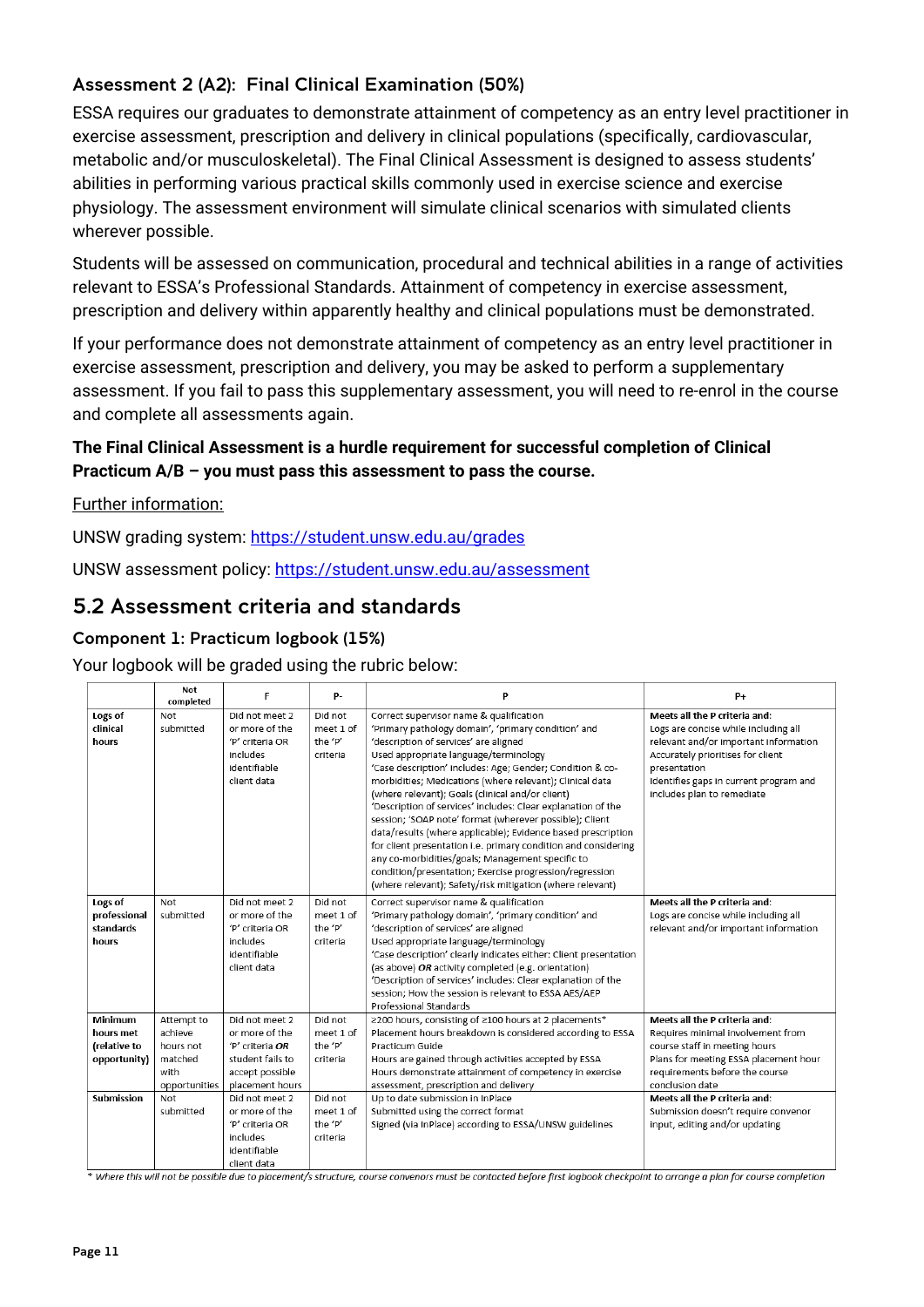### <span id="page-11-0"></span>Component 2: CWA "Competencies" and supervisor report/s (30%)

The CWA competencies you will be assessed on are:

- 1. Aerobic testing
- 2. Anthropometry
- 3. Behaviour change
- 4. Clinical communication
- 5. Exercise Delivery
- 6. Exercise Programming/Prescription
- 7. Functional capacity testing
- 8. Program evaluation
- 9. Reporting
- 10. Strength testing

Your assessors have been asked to note the protocol you are being assessed on, highlight the areas you need to improve, give you an overall grade (outlined above) and provide you with specific feedback (if necessary).

Supervisors will evaluate via the *InPlace* portal you using the following criteria. It should be noted that these criteria have been designed to allow flexibility for the various protocols and/or equipment and/or clinical population seen within the clinical placement setting – specific protocols relevant to the client's clinical presentation and equipment available within your placement should be reviewed and practiced prior to your formal assessment. Please consult your supervisor to ascertain which protocol/s would be most appropriate for their clinical setting if you are unsure.

### **1. Aerobic testing**

*For example, Astrand Rhyming Cycle Ergometer Test, 6-Minute Walk Test (6MWT), Bruce Treadmill Test, YMCA Step Test, Multi-Stage Fitness Test (Beep Test) Source: Marlow, N., Hastings, K., & Hansson, J. (2014). Exercise & Sports Science Australia's Outcome Measures for Exercise Physiologists: Ensuring Evidence-based Practice. Exercise & Sports Science Australia.*

- $\Box$  Explanation including reasons for cessation
- $\Box$  Correct and/or logical sequence
- $\Box$  Client management
- $\Box$  Efficiency
- $\Box$  Risk assessment (e.g. considerations, contraindications, co-morbidities)
- $\Box$  Equipment set up
- $\Box$  Equipment use
- $\Box$  Resting measures
- $\Box$  Exercising measures
- $\Box$  Monitoring of client (e.g. signs, symptoms, RPE, exercising measures)
- $\Box$  Calculation
- $\Box$  Interpretation
- $\Box$  Explanation/education
- $\Box$  Subsequent programming based on results
- $\Box$  Rapport and/or engagement
- $\Box$  Feedback (positive and/or critical)
- $\Box$  Clear, concise, client appropriate language
- $\Box$  Open questions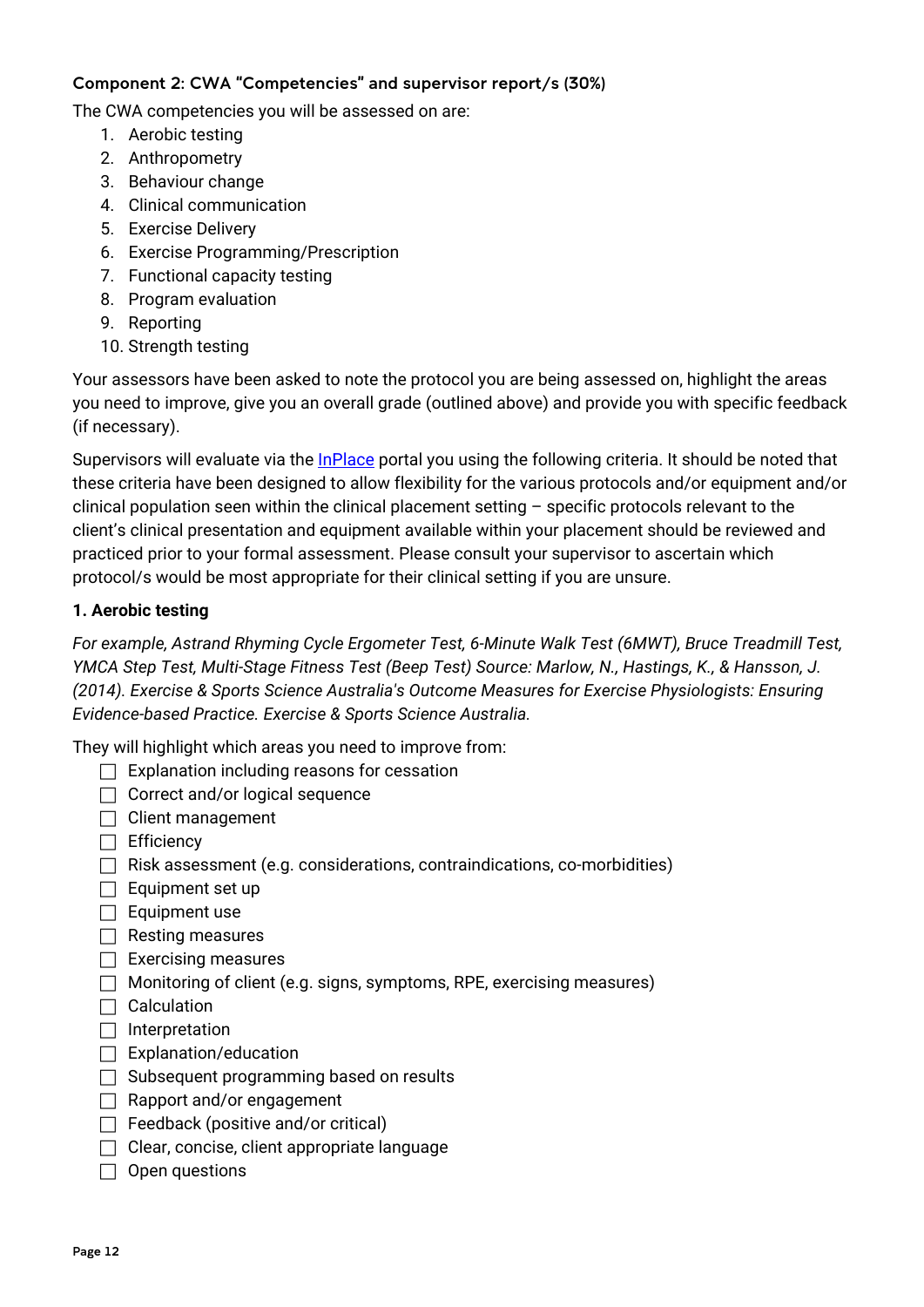### **2. Anthropometry**

*Weight, stature (standing height), recumbent length, skinfold thicknesses, circumferences (head, waist, limb, etc.), limb lengths, and breadths (shoulder, wrist, etc.) are examples of anthropometric measures. Source: [https://www.cdc.gov/nchs/data/nhanes/nhanes\\_07\\_08/manual\\_an.pdf](https://www.cdc.gov/nchs/data/nhanes/nhanes_07_08/manual_an.pdf)*

They will highlight which areas you need to improve from:

- $\Box$  Explanation
- $\Box$  Correct and/or logical sequence
- $\Box$  Client management
- $\Box$  Efficiency
- $\Box$  Equipment set up
- $\Box$  Equipment use
- $\Box$  Exercising measures
- $\Box$  Calculation
- $\Box$  Interpretation
- $\Box$  Explanation/education
- $\Box$  Subsequent programming based on results
- $\Box$  Rapport and/or engagement
- $\Box$  Feedback (positive and/or critical)
- $\Box$  Clear, concise, client appropriate language
- $\Box$  Open questions

### **3. Behaviour change**

*For example, Physical Activity Counselling, Motivational Interviewing, The Trans-theoretical Model*

- $\Box$  Efficiency
- $\Box$  Correct and/or logical sequence
- $\Box$  Recognising client priorities and progressing appropriately
- $\Box$  Use of evidence-based principles (e.g. transtheoretical model, Miller & Rollnick's behaviour change theories)
- $\Box$  Client centred SMART goal identification
- $\Box$  Barriers/challenges identification and/or problem solving
- $\Box$  Recording client information
- $\Box$  Explanation/education
- $\Box$  Plan/goal development based on client presentation (biopsychosocial)
- $\Box$  Appropriate summation at completion of interview
- $\Box$  Rapport and/or engagement
- $\Box$  Clear, concise, client appropriate language
- $\Box$  Open and/or closed questions (used appropriately)
- $\Box$  Active and/or reflective listening
- $\Box$  Balancing client/clinician goals
- $\Box$  Non-verbal communication (e.g. body language, eye contact, pauses/silence where appropriate)
- $\Box$  Transitioning/signposting
- $\Box$  Paraphrasing
- $\Box$  Responding to sensitive/uncomfortable subjects
- $\Box$  Client centred approach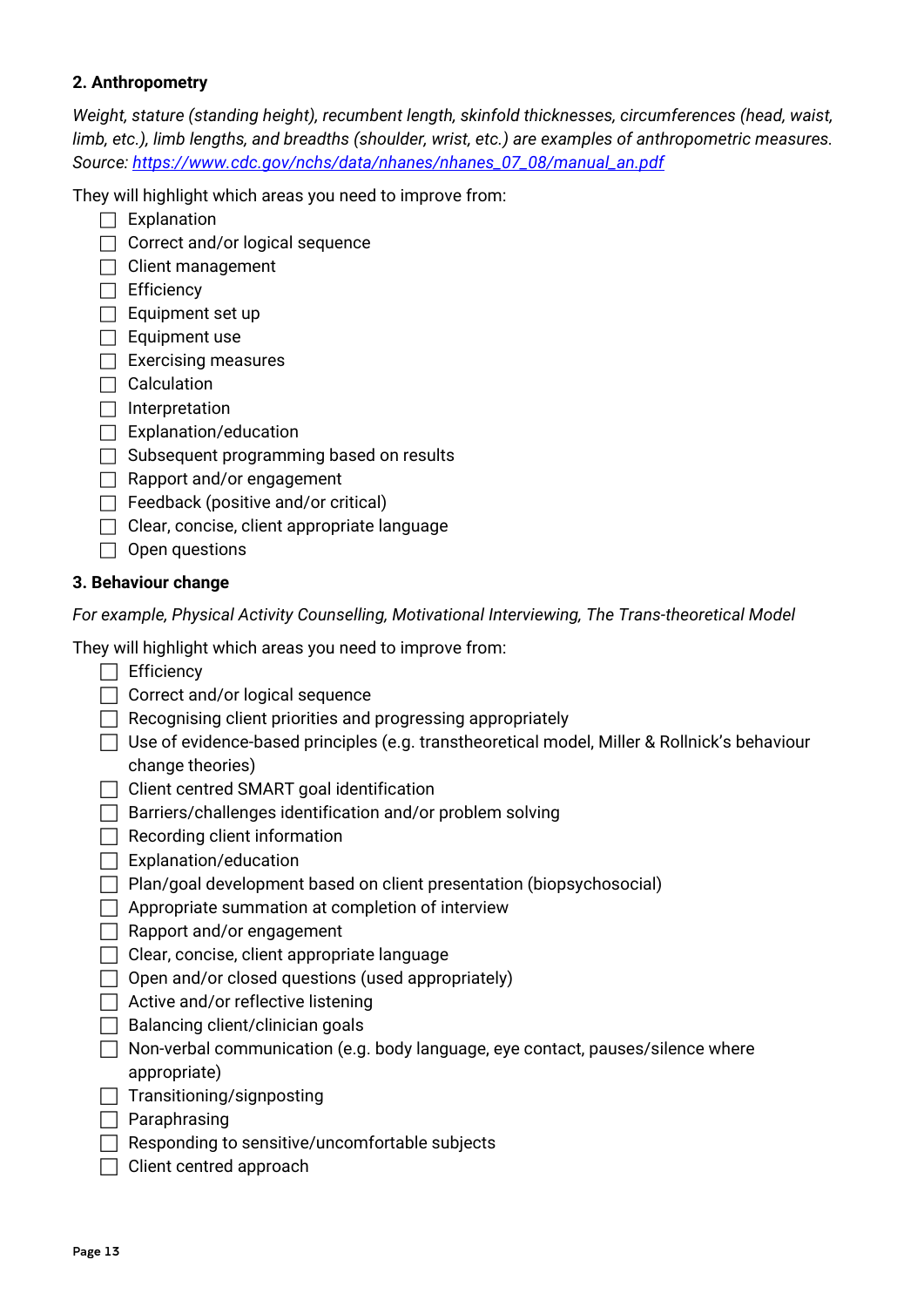### **4. Clinical communication**

*"Effective clinical communication is two-way (or multi-way…), structured and continuous communication that results in timely, accurate and appropriate transfer of information. It is tailored, open, honest and respectful, and there is the opportunity for clarification and feedback." Can include verbal, non-verbal, written, etc. Source: [c4sportal.safetyandquality.gov.au/communicating-with-clients-and-colleagues](https://c4sportal.safetyandquality.gov.au/communicating-with-patients-and-colleagues)*

They will highlight which areas you need to improve from:

- $\Box$  History taking (presenting/past issues, preventive, biological, psychological, sociocultural)
- $\Box$  Physical activity history (past/current/future, likes/dislikes)
- $\Box$  Risk identification (e.g. medications, considerations, contraindications, co-morbidities)
- $\Box$  Efficiency
- $\Box$  Correct and/or logical sequence
- $\Box$  Checking for client understanding
- $\Box$  Recognising client priorities and progressing appropriately
- $\Box$  Behaviour change counselling (e.g. goal setting, client readiness to exercise)
- $\Box$  Recording client information
- $\Box$  Clinical reasoning
- $\Box$  Explanation/education
- $\Box$  Assessments and/or programming based on client presentation
- $\Box$  Appropriate summation at completion of interview
- $\Box$  Rapport and/or engagement
- $\Box$  Clear, concise, appropriate language
- $\Box$  Open and/or closed questions (used appropriately)
- $\Box$  Active and/or reflective listening
- $\Box$  Balancing client/clinician goals
- $\Box$  Non-verbal communication (e.g. body language, eye contact, appropriate pauses/silence)
- $\Box$  Transitioning/signposting
- $\Box$  Paraphrasing
- $\Box$  Responding to sensitive/uncomfortable subjects
- $\Box$  Client centred approach

### **5. Exercise Delivery**

*Deliver and manage physical activity and exercise-based interventions for the purpose of improving health, fitness, well-being or performance, in consideration of client goals, treatment goals, medical history, clinical status and other influencing factors such as risk, safety, individual and sociocultural/economic factors. Source: AES Professional Standards (2020) and AEP Professional Standards (2015) retrieved from [ESSA.org/Professional\\_Standards/The\\_professional\\_standards.aspx](https://www.essa.org.au/Public/Professional_Standards/The_professional_standards.aspx)*

- $\Box$  Risk assessment (e.g. considerations, contraindications, co-morbidities)
- $\Box$  Appropriate exercise selection for client (for condition/s, presentation, clinician/client goal/s)
- $\Box$  Explanation of exercise (including key technique points)
- $\Box$  Demonstration
- $\Box$  Efficiency
- $\Box$  Correct and/or logical sequence
- $\Box$  Resting measures (e.g. HR, BP, SpO2, ROM)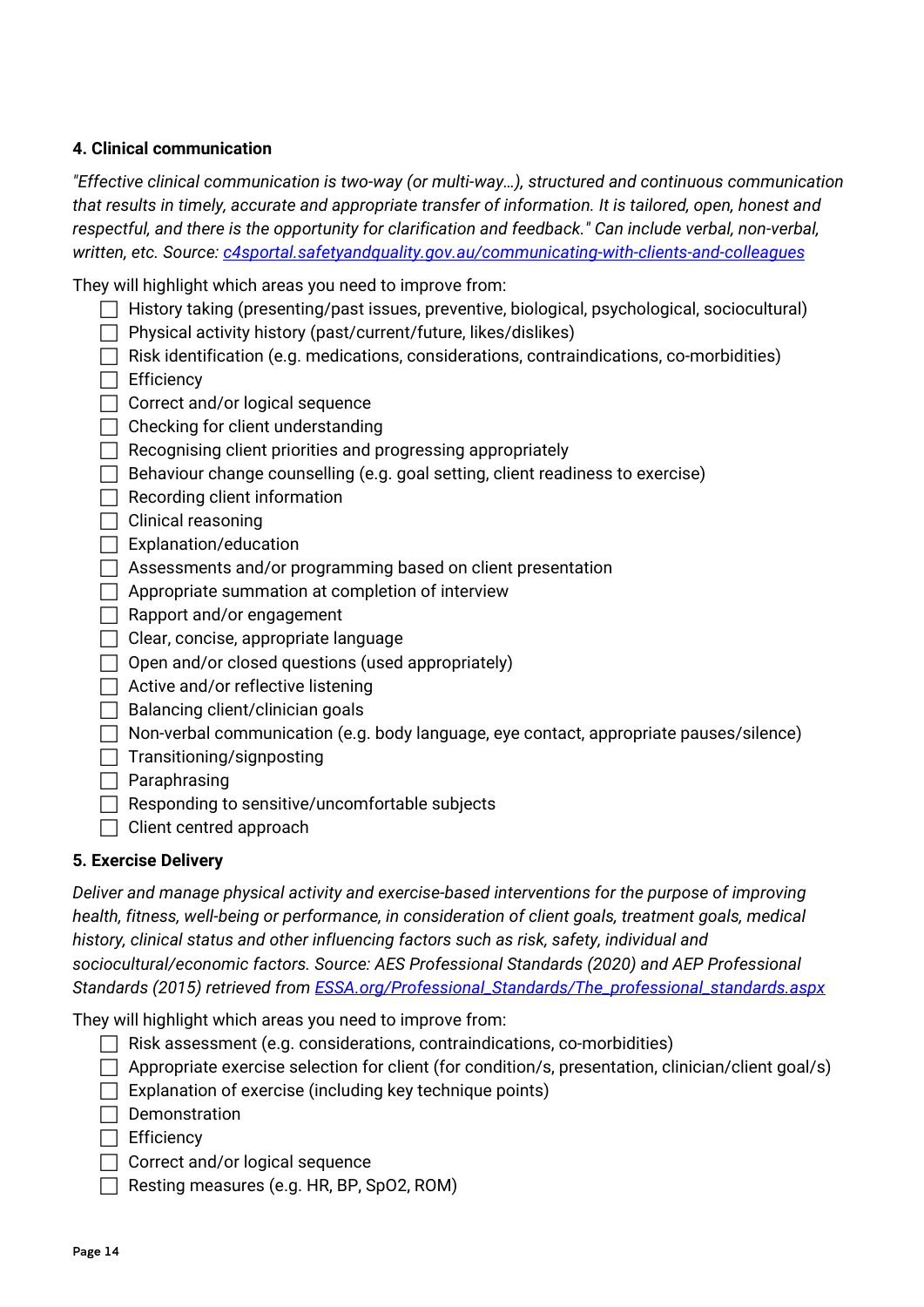$\Box$  Exercising measures

 $\Box$  Equipment use

 $\Box$  Equipment set-up

 $\Box$  Progression/regression

 $\Box$  Rapport and/or engagement

 $\Box$  Clear, concise, client appropriate language

### **6. Exercise Programming/Prescription**

| Design exercise programs to meet client needs, while considering current, best-practice quidelines for |
|--------------------------------------------------------------------------------------------------------|
| performing exercise and the exercise tolerance, physical function/capacity and motivation level of the |
| client. Source: AES Professional Standards (2020) and AEP Professional Standards (2015) retrieved from |
| ESSA.org/Professional_Standards/The_professional_standards.aspx                                        |

They will highlight which areas you need to improve from:

| $\Box$ Risk assessment (e.g. considerations, contraindications, co-morbidities) |  |  |
|---------------------------------------------------------------------------------|--|--|
|                                                                                 |  |  |
|                                                                                 |  |  |

| $\Box$ Appropriate exercise selection for client (for condition/s, presentation, clinician/client goal/s) |  |  |  |
|-----------------------------------------------------------------------------------------------------------|--|--|--|
|                                                                                                           |  |  |  |

 $\Box$  Clinical rationale

 $\Box$  Evidence-based dose-response

 $\Box$  FITT

 $\Box$  Instructions for client self-management

- $\Box$  Demonstration
- $\Box$  Efficiency
- $\Box$  Correct and/or logical sequence
- $\Box$  Equipment use
- $\Box$  Equipment use (appropriate selection and demonstration)
- $\Box$  Software use
- $\Box$  Appropriate tool selection for client self-management (e.g. CV measure/s, symptoms, RPE, RM)
- $\Box$  Rapport and/or engagement
- $\Box$  Clear, concise, client appropriate language
- $\Box$  Open and/or closed questions (used appropriately)
- $\Box$  Active and/or reflective listening
- $\Box$  Balancing client/clinician goals

 $\Box$  Non-verbal communication (e.g. body language, eye contact, pauses/silence where appropriate)

- $\Box$  Paraphrasing
- $\Box$  Responding to sensitive/uncomfortable subjects
- $\Box$  Client centred approach

### **7. Functional capacity testing**

*May include mobility assessments, balance tests, range of motion testing or functional tests. For example: Mobility assessments: Timed Up and Go (TUG), 10-metre Walk Test (10mWT), Short Physical Performance Battery (SPPB) Balance tests: Berg Balance Scale (BBS), Single Leg Balance Test (SLB) Range of motion testing: goniometer measurement, visual Functional tests: WorkHab functional capacity evaluation, EPIC Lift Capacity Test, The Grocery Shelving Test (GST) Sources: - Marlow, N., Hastings, K., & Hansson, J. (2014). Exercise & Sports Science Australia's Outcome Measures for Exercise Physiologists: Ensuring Evidence-based Practice. Exercise & Sports Science Australia. - Innes, E., Matthews, L. R., & Johnson, K. L. (2010). Assessment of occupational functioning. In E. Mpofu & T. Oakland (Eds.),*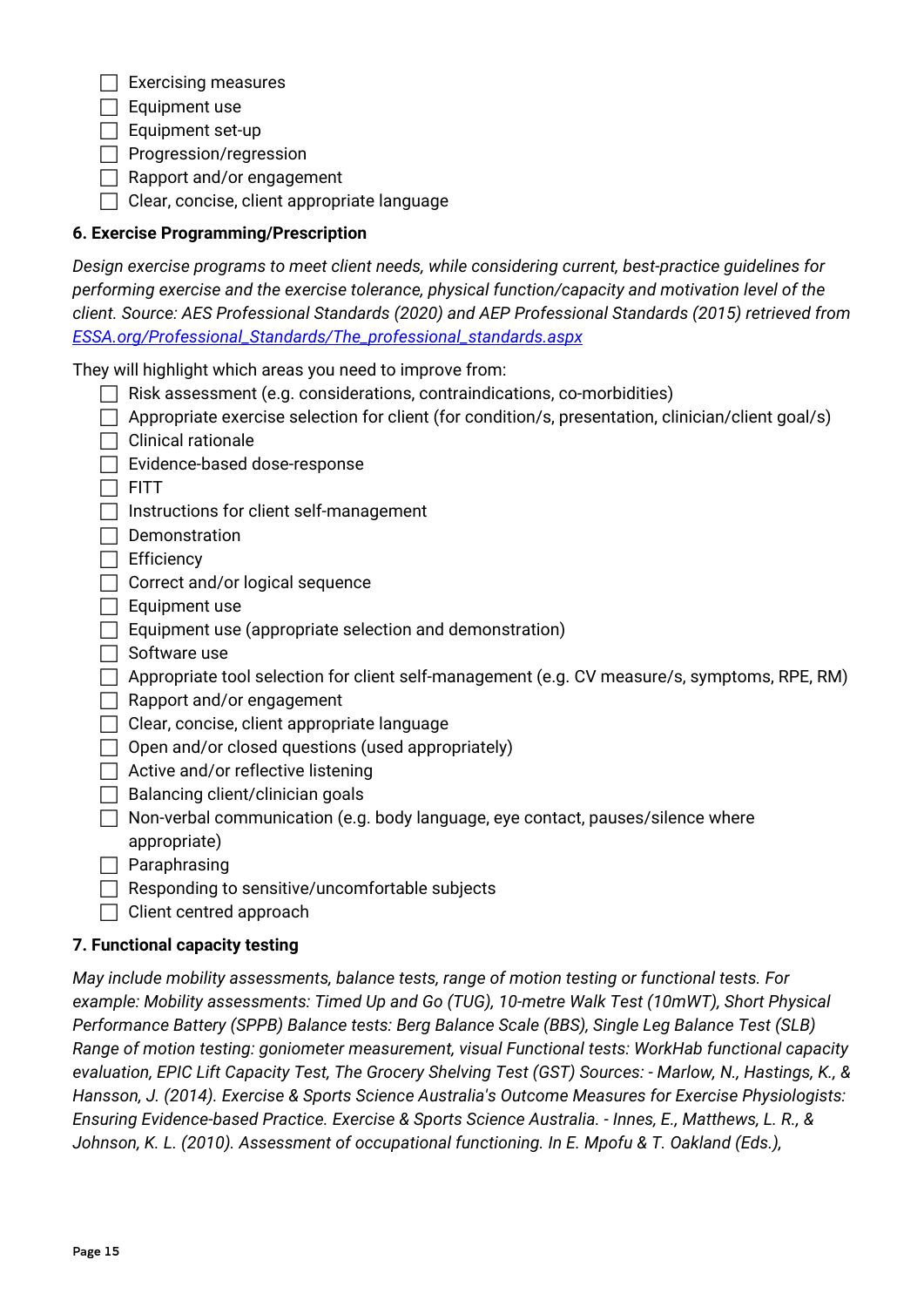*Assessment in rehabilitation and health (pp. 466-485). Upper Saddle River, NJ: Merrill/Pearson Education.*

They will highlight which areas you need to improve from:

- $\Box$  Explanation including reasons for cessation
- $\Box$  Risk assessment (e.g. considerations, contraindications, co-morbidities)
- $\Box$  Appropriate test selection for client (i.e. condition/s, presentation, clinician/client goal/s)
- $\Box$  Demonstration

 $\Box$  Client management

- $\Box$  Efficiency
- □ Correct and/or logical sequence
- $\Box$  Equipment set up
- $\Box$  Equipment use
- $\Box$  Measuring outcomes
- $\Box$  Resting measures
- $\Box$  Exercising measures
- $\Box$  Monitoring of client (e.g. signs, symptoms, RPE, exercising measures)
- $\Box$  Calculation
- $\Box$  Interpretation
- $\Box$  Explanation/education
- $\Box$  Subsequent programming based on results
- $\Box$  Rapport and/or engagement
- $\Box$  Feedback (positive and/or critical)
- $\Box$  Clear, concise, client appropriate language
- $\Box$  Open questions

### **8. Program evaluation**

*Evaluate mode, intensity, duration, frequency, volume and progression of exercise interventions for the client/client presentation, whilst ensuring their safety. Can include case management, case conferencing, case presentation. Source: AES Professional Standards (2020) and AEP Professional Standards (2015) retrieved from [ESSA.org/Professional\\_Standards/The\\_professional\\_standards.aspx](https://www.essa.org.au/Public/Professional_Standards/The_professional_standards.aspx)*

They will highlight which areas you need to improve from:

- $\Box$  Risk assessment (e.g. considerations, contraindications, co-morbidities, medications, reasons for cessation, client/clinician safety)
- $\Box$  Ability to assess if exercise selection and/or level is appropriate for client
- $\Box$  Clinical rationale including evidence-based dose-response
- $\Box$  Ability to progress/regress appropriately
- $\Box$  Engagement
- $\Box$  Clear, concise, appropriate language
- $\Box$  Client centred approach

### **9. Reporting**

Verbal or written communication with clients, referrer and/or other relevant stakeholders. Must consider good reporting principles and legislative/compensable scheme requirements. Can include clinical note taking, reporting to referrer, client assessment summary. *Source: AES Professional Standards (2020) and AEP Professional Standards (2015) retrieved from [ESSA.org/Professional\\_Standards/The\\_professional\\_standards.aspx](https://www.essa.org.au/Public/Professional_Standards/The_professional_standards.aspx)*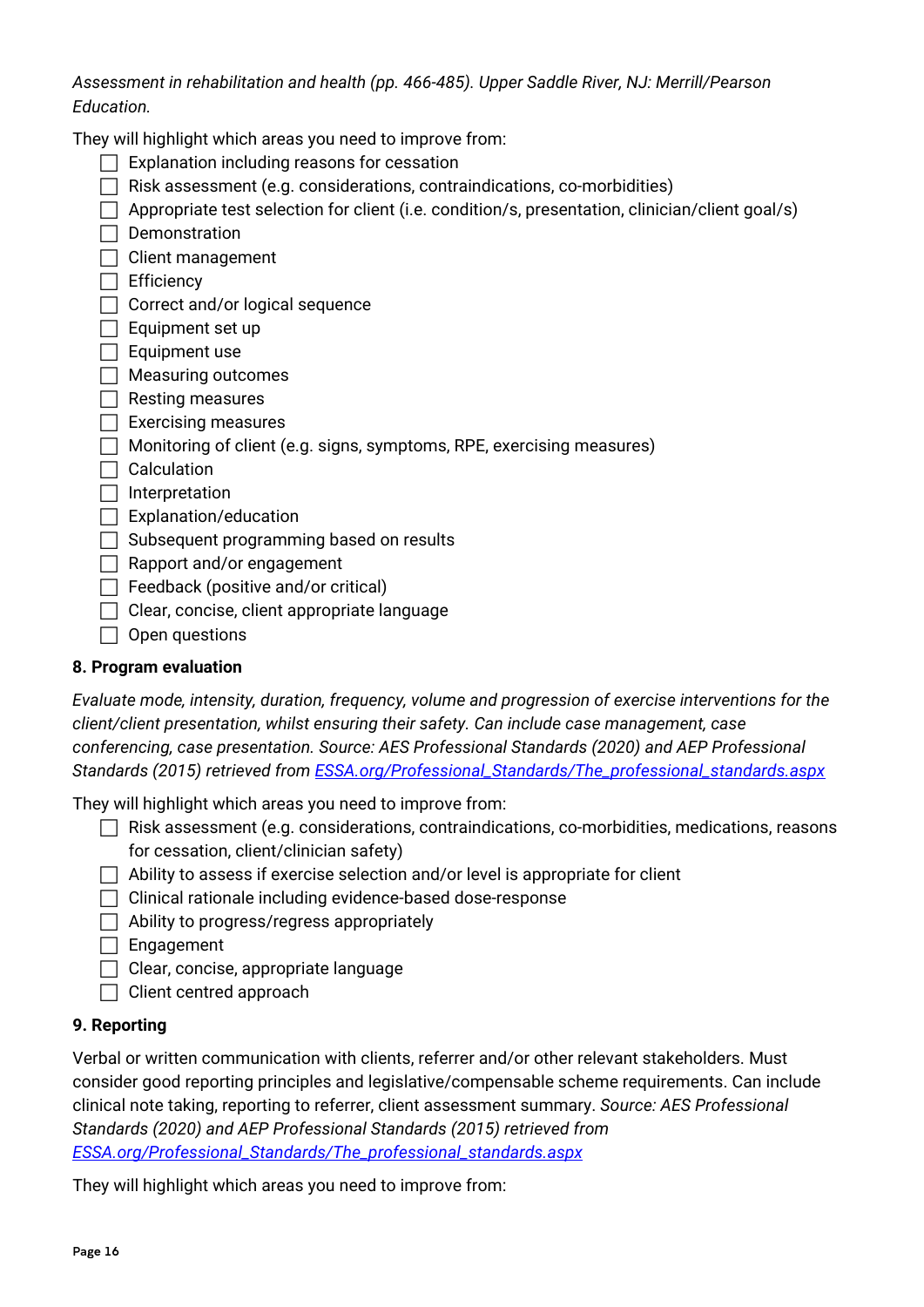| $\Box$ Identification of primary client concerns/conditions |  |  |  |
|-------------------------------------------------------------|--|--|--|
|                                                             |  |  |  |

- $\Box$  Identification of subsequent client/clinician concerns/conditions
- $\Box$  Appropriate and evidence-based treatment strategies
- $\Box$  Efficiency/timeliness
- $\Box$  Correct and/or logical sequence
- $\Box$  Clear, concise, client appropriate language
- $\Box$  Using medical terminology where appropriate
- $\Box$  Spelling/punctuation/grammar

### **10. Strength testing**

*May include muscular strength, endurance and power tests. For example: Strength: One Repetition Maximum (1RM), 10-Repetition Maximum (10RM), Bicep/Arm Curl Test Endurance: Maximal Push Up Test, Squat Test, Plank Hold Power: Vertical Jump Test, Medicine Ball Throw Source: Marlow, N., Hastings, K., & Hansson, J. (2014). Exercise & Sports Science Australia's Outcome Measures for Exercise Physiologists: Ensuring Evidence-based Practice. Exercise & Sports Science Australia.*

They will highlight which areas you need to improve from:

- $\Box$  Explanation including reasons for cessation
- $\Box$  Risk assessment (e.g. considerations, contraindications, co-morbidities)
- $\Box$  Demonstration
- $\Box$  Client management
- $\Box$  Efficiency
- $\Box$  Correct and/or logical sequence
- $\Box$  Equipment set up
- $\Box$  Equipment use
- $\Box$  Resting measures
- $\Box$  Exercising measures
- $\Box$  Monitoring of client (e.g. signs, symptoms, RPE, exercising measures)
- $\Box$  Calculation
- $\Box$  Interpretation
- $\Box$  Explanation/education
- $\Box$  Subsequent programming based on results
- $\Box$  Rapport and/or engagement
- $\Box$  Feedback (positive and/or critical)
- $\Box$  Clear, concise, client appropriate language
- $\Box$  Open questions

Your supervisor will also be asked to assess you on your **progression to autonomy** and **level of independence** for each competency, using the following criteria:

### **Progression to autonomy:**

1-3: Required supervisor input for safe practice – gaps in knowledge, skills or decision making that required input from supervisor to ensure client/patient safety.

4-6: Generally autonomous, some guidance required – acceptable knowledge skills or decision making for client/patient safety, some guidance required.

7-9: Autonomous practice – able to manage this aspect of the case independently.

### **Level of independence:**

Supervisor needs to:

1: Closely observe student at all times and be ready to intervene if required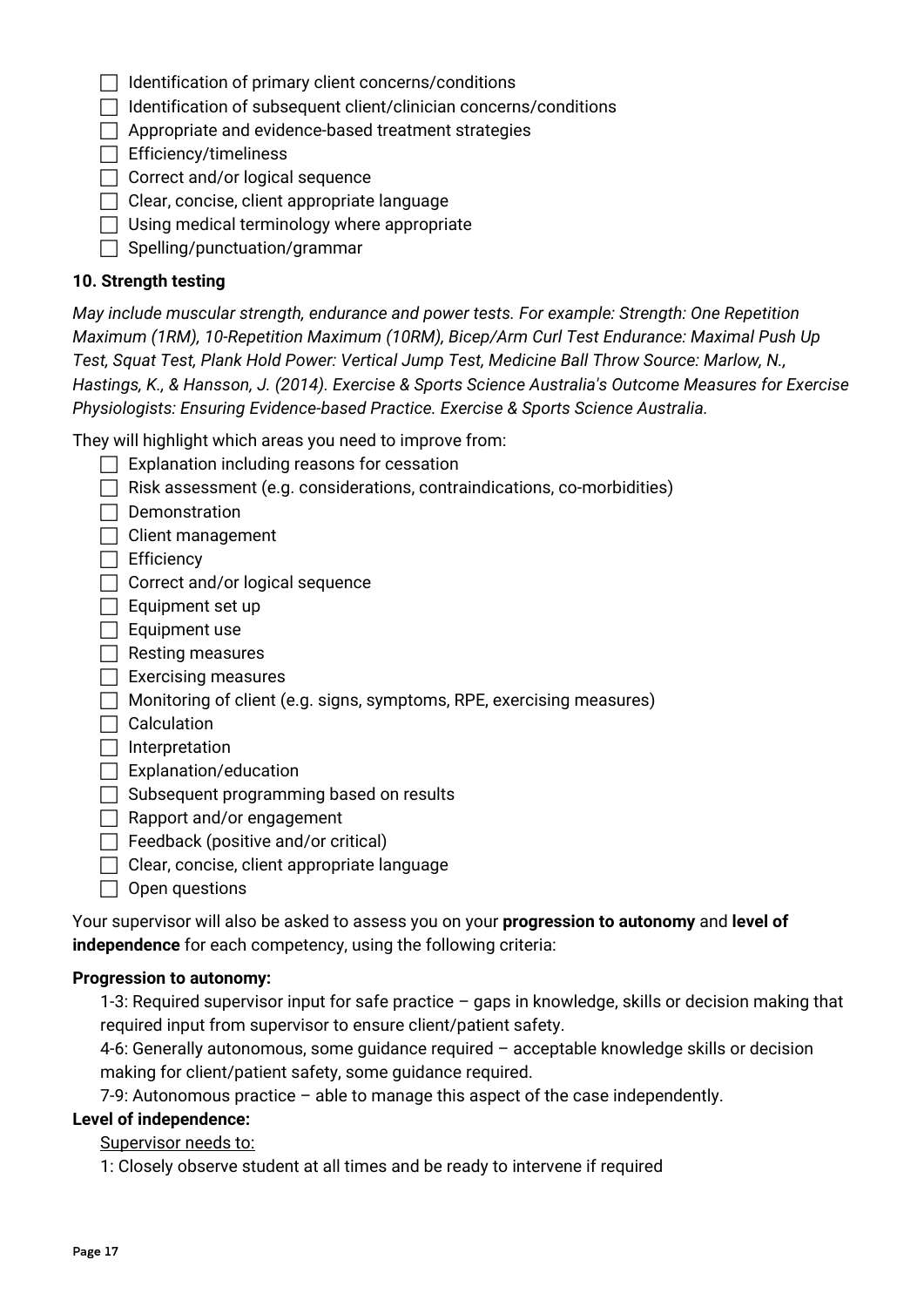2: Observe student at all times but without concerns to client safety

Supervisor needs to be in the room at all times (where the practice takes place):

3: With frequent observations on student activity

- 4: While observing the student at critical points only
- 5: And be available to support student if asked

Supervisor does not need to be in the room but must be available to:

6: Enter the room immediately upon request

7: Respond to support student by phone

Supervisor is not required to be in the room, the student:

8: Can perform independently

9: Could manage this case as an entry level clinician (may have collegial discussion on case)

For your **final supervisor report**, your supervisor/s will evaluate you on the following criteria:

| Professionalism                                                                                                                                                                                                     | Communication                                                                                                                    | <b>Clinical Skills</b>                                                                                                                                                                                                                                                                       |
|---------------------------------------------------------------------------------------------------------------------------------------------------------------------------------------------------------------------|----------------------------------------------------------------------------------------------------------------------------------|----------------------------------------------------------------------------------------------------------------------------------------------------------------------------------------------------------------------------------------------------------------------------------------------|
| • Presentation<br>• Attendance<br>• Operational procedures<br>• Legal and ethical competency<br>• Administrative and business<br>skills<br>• Risk management and<br>emergency procedures<br>• Personal organisation | • Supervisor/Staff<br>communication<br>• Group communication (either<br>client or within team)<br>• General client communication | • Procedural (e.g. following<br>assessment protocol/s,<br>progression/regression)<br>• Technical (e.g. proficient in use<br>of equipment, technique<br>instruction/demonstration)<br>• Clinical rationale (e.g.<br>appropriate<br>assessment/exercise/education<br>for clinical presentation |

### <span id="page-17-0"></span>Component 3: Placement evaluation (5%)

There are no criteria against which this will be assessed. Your submission by the due date will result in award of the full 5%.

# <span id="page-17-1"></span>Assessment 2: Final Clinical Examination (50%)

All examinations will be recorded for assessment, quality assurance and research purposes.

Failure to submit the complete Practicum Skills Portfolio by the posted due date/s will result in being ineligible to sit your final clinical examination.

### **The Final Clinical Assessment is a hurdle requirement for successful completion of Clinical Practicum A/B – you must sit and pass this assessment to pass the course.**

### <span id="page-17-2"></span>HESC4611 structure and marking criteria

There will be **3 Clinical Workplace Assessment competencies examined:**

- 1. Clinical communication
- 2. Anthropometry and
- 3. *Either* strength **or** aerobic **or** functional testing

Student will have **5min reading time**, followed by **12min assessment with a simulated client** (matched to the clinical population/s you have had most experience with during your practicum placement/s).

You will be assessed using the same criteria used for your Clinical Workplace Assessment competencies, however you will be expected to select and perform the most appropriate aerobic, strength or functional test for your client's presentation on the day. Your allocated test category (i.e. aerobic, strength or functional) will be included in your case details on the day. You must include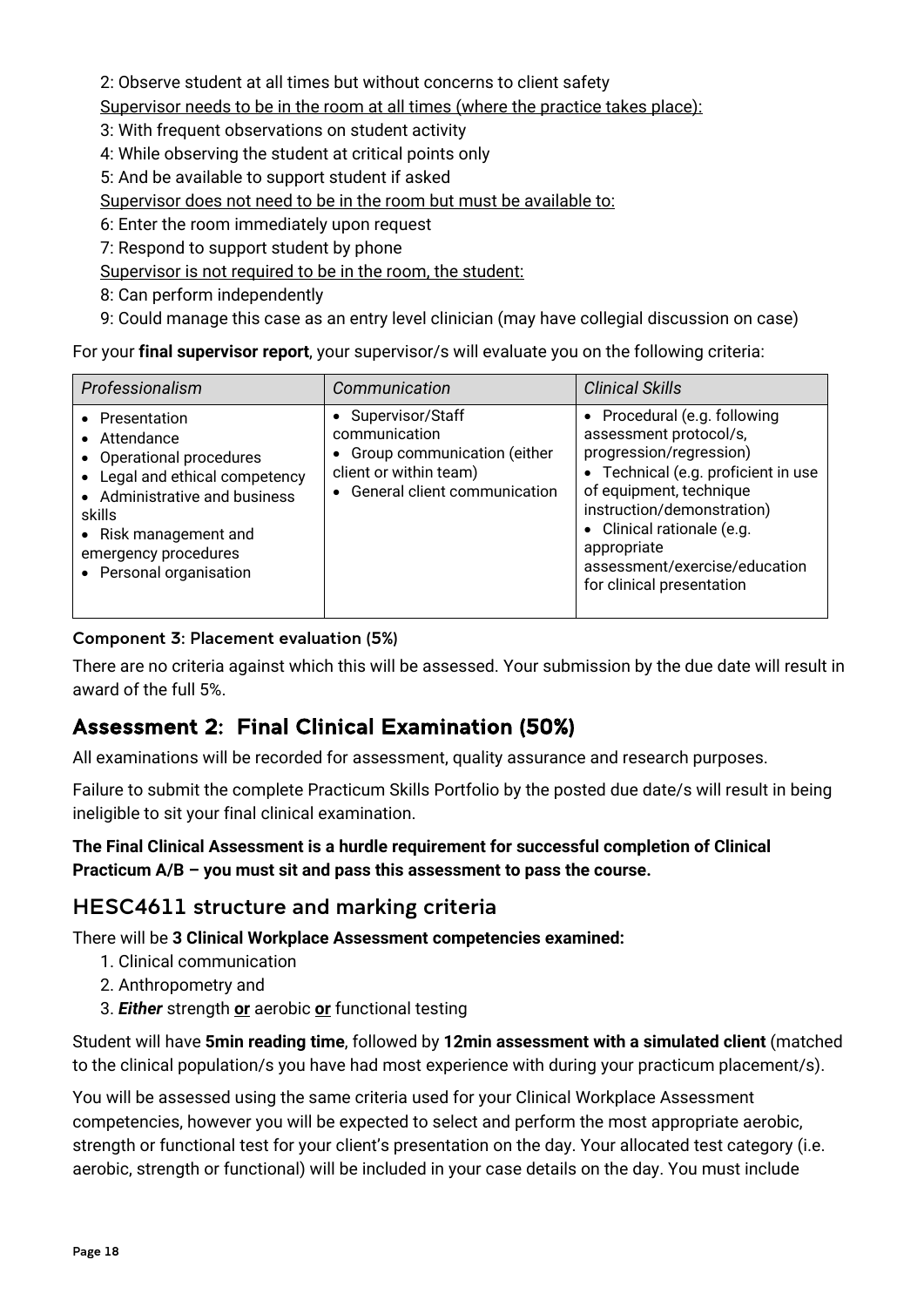evidence-based justification for the selected test and explain why you're using that particular test to your client

Clinical communication will be assessed throughout your examination, not as a standalone competency.

Examiners will use the existing Clinical Workplace Assessment competency marking criteria without alteration.

### <span id="page-18-0"></span>HESC4622 structure and marking criteria

Student will have **5min reading time**, followed by **15min assessment** – this will include:

- **A brief discussion (max. 5min) with the examiner** including the most appropriate assessments and exercises using the evidence-base for the client presentation, with reference to any safety / risks / considerations / contraindications and mitigation plan, and explanation of the exercise program these assessments will inform.
- Followed by **up to 10min to perform ONE assessment and ONE exercise with a simulated client**, describe a basic exercise program and provide education where necessary. You are expected to select the most appropriate evidence-based

### **Assessment**

- $\Box$  (C) Clear explanation of assessment and its purpose
- $\Box$  (P) Assessment was performed in logical order
- $\Box$  (C) Test results relayed appropriately and interpreted correctly
- $\Box$  (P) Client management appeared confident and knowledgeable whilst performing the assessment, able to request additional client information where required
- $\Box$  (T) Demonstration was appropriate
- $\Box$  (T) Execution (correct use/set up of equipment, correction of technique where necessary)

### **Exercise Delivery/Prescription**

- $\Box$  (C) Explanation of purpose of exercise; instruction of exercise (including progression/regression where necessary)
- $\Box$  (T) Demonstration was appropriate
- $\Box$  (T) Execution (correct use/set up of equipment)
- $\Box$  (T) Able to identify incorrect technique and respond appropriately

### **Justification**

- $\Box$  (P) Assessment/s (references, position statements, evidence-based approach, allowance for considerations/contraindications to exercise)
- $\Box$  (P) Exercise/s including FITT appropriate for client's presentation (references, position statements, evidence-based approach, allowance for considerations/contraindications to exercise)
- $\Box$  (P/C) Education provided covers the key aspects of exercise and lifestyle appropriate for client's presentation (references, position statements, evidence-based approach)

### **General**

- $\Box$  (C) Sound introduction and determined who the client is and reason for visit
- $\Box$  (P) Client management throughout Assessment/Exercise (e.g. checked for understanding, technique, monitored appropriately)
- $\Box$  (P) Safety and Risk stratification was considered (e.g. reasons to stop exercise, appropriate monitoring, appropriate response to Client signs/symptoms during Assessment/Exercise)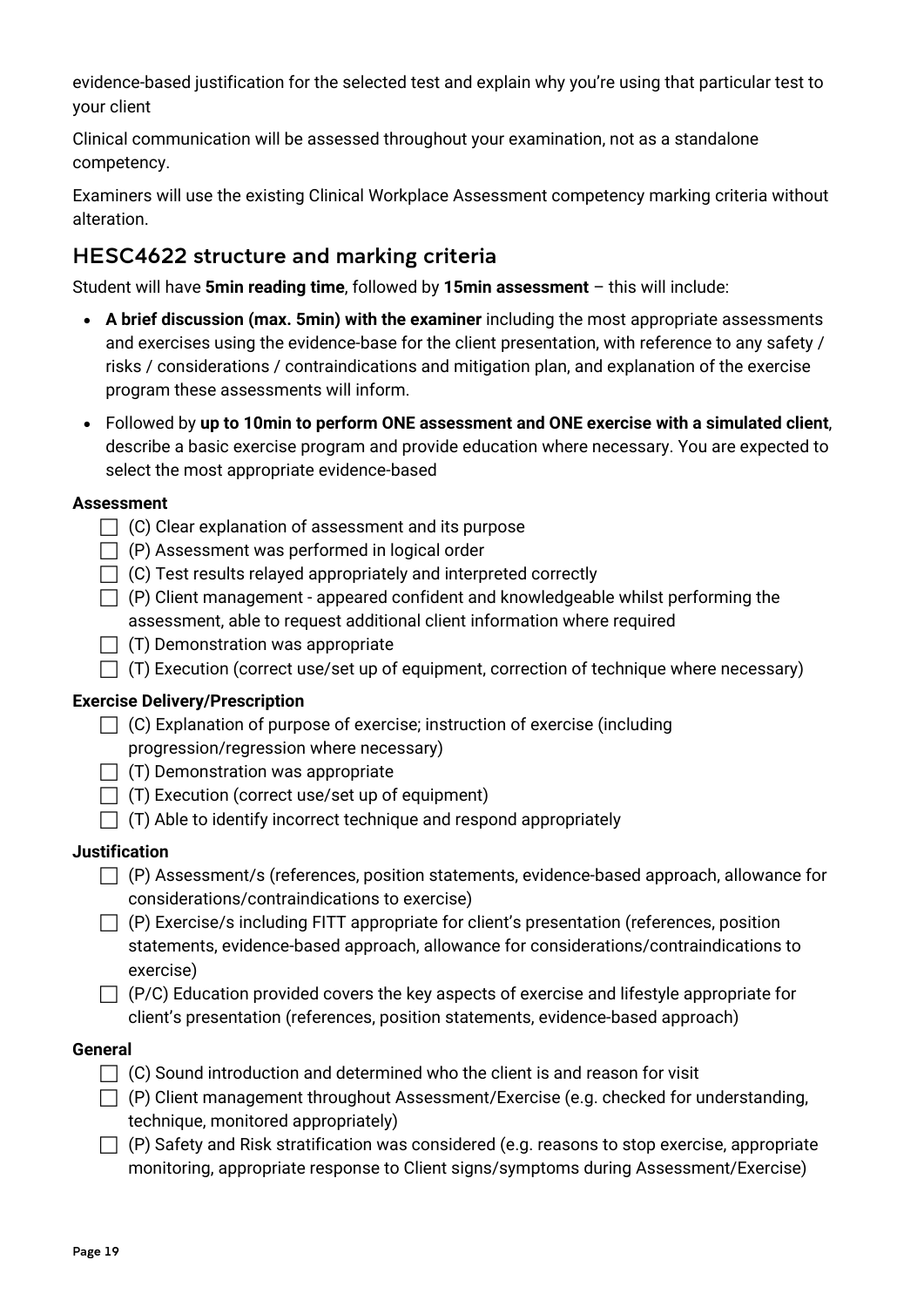- (C) Active listening, mix of open/closed questions, clear, concise language, appropriate questions/responses for client knowledge level
- □ (C) Rapport throughout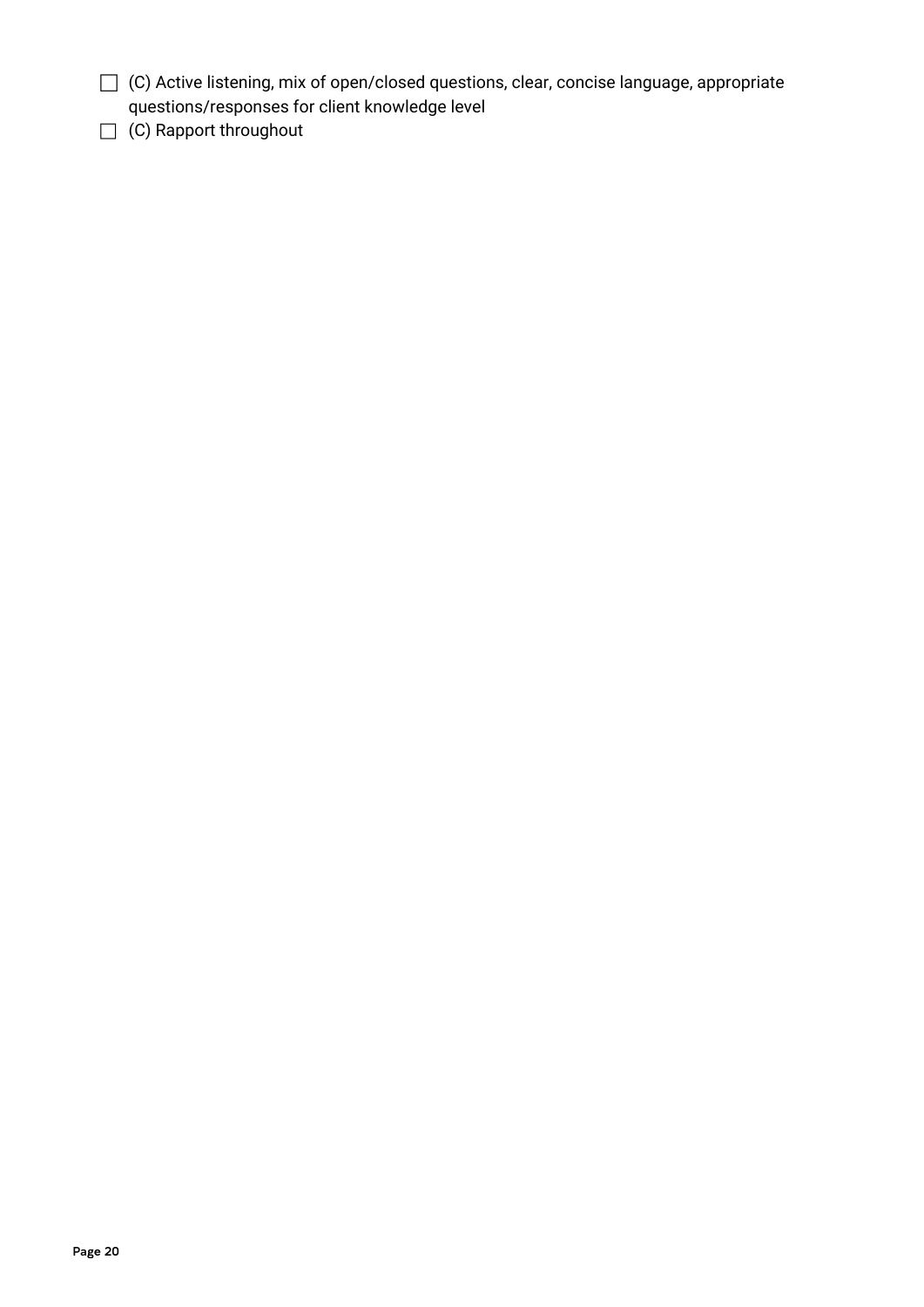### <span id="page-20-0"></span>5.3 Submission of assessment tasks

### **Late Submission**

Late submissions will be penalised at 5% per day capped at five days (120 hours). Students will not be permitted to submit their assessments after this date.

Extracurricular activities, including work, sport or external will not be accepted as a reason.

### **Special Consideration**

If you experience a short-term event beyond your control (exceptional circumstances) that impacts your performance in a particular assessment task, you can apply for Special Considerations.

You must apply for Special Consideration **before** the start of your exam or due date for your assessment, except where your circumstances of illness or misadventure stop you from doing so.

If your circumstances stop you from applying before your exam or assessment due date, you must **apply within 3 working days** of the assessment, or the period covered by your supporting documentation.

More information can be found on the [Special Consideration website.](https://www.student.unsw.edu.au/special-consideration)

### <span id="page-20-1"></span>5.4. Feedback on assessment

Receiving feedback is an integral part of your clinical development and responding appropriately to feedback is an important skill to develop as emerging reflective practitioners. It helps identify where you stand in developing your clinical competence while also providing input on how you can improve.

Students will be able to access their feedback for each Clinical Workplace Assessment competency immediately after assessment via [InPlace.](https://unsw-signon-au.inplacesoftware.com/)

Feedback for all other assessment items will be provided within 10 business days. Formative feedback will be provided on your logbooks prior to census date.

# <span id="page-20-2"></span>6. Academic integrity, referencing and plagiarism

**Referencing** is a way of acknowledging the sources of information that you use to research your assignments. You need to provide a reference whenever you draw on someone else's words, ideas or research. Not referencing other people's work can constitute plagiarism.

Further information about referencing styles can be located at <https://student.unsw.edu.au/referencing>

*Academic integrity is fundamental to success at university. Academic integrity can be defined as a commitment to six fundamental values in academic pursuits: honesty, trust, fairness, respect, responsibility and courage.*[1](#page-20-3) *At UNSW, this means that your work must be your own, and others' ideas should be appropriately acknowledged. If you don't follow these rules, plagiarism may be detected in your work.* 

*Further information about academic integrity and plagiarism can be located at:*

- *The Current Students site* <https://student.unsw.edu.au/plagiarism>*, and*
- *The ELISE training site* <http://subjectguides.library.unsw.edu.au/elise/presenting>

*The Conduct and Integrity Unit provides further resources to assist you to understand your conduct obligations as a student:* <https://student.unsw.edu.au/conduct>*.*

<span id="page-20-3"></span><sup>1</sup> International Center for Academic Integrity, 'The Fundamental Values of Academic Integrity', T. Fishman (ed), Clemson University, 2013.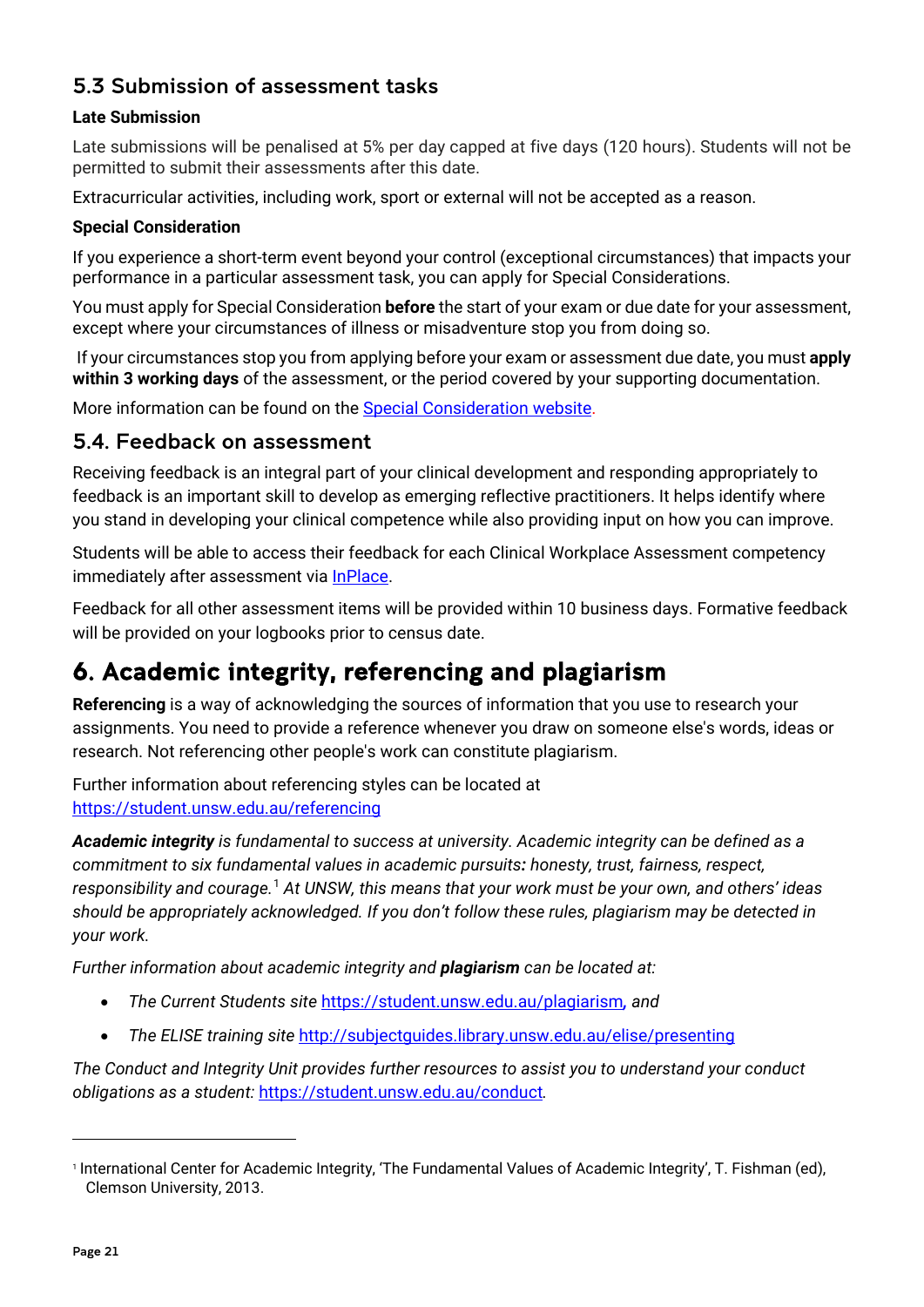# <span id="page-21-0"></span>7. Readings and resources

### <span id="page-21-1"></span>Suggested Equipment

We encourage all students to purchase and maintain their own kits to make online clinical learning more accessible and relevant.

- Tape measure to measure circumferences
- Manual sphygmomanometer & stethoscope
- Theraband (at least one colour, preferably two different colours)
- Dumbbells (at least one set, at a weight suitable for upper body exercises)
- Exercise mat
- HR and activity watch (e.g. fitbit, Apple watch)

As a UNSW student you may be eligible to access [Student Support Grants](https://student.unsw.edu.au/student-support-grants) – please arrange a meeting with student advisor to see if you are eligible.

### <span id="page-21-2"></span>Suggested Reference Articles

Range of position statements online covering a wide range of chronic illnesses:

- ESSA:<https://www.essa.org.au/>
- ACSM:<https://www.acsm.org/>

### <span id="page-21-3"></span>Suggested Reference Journals

- Journal of Science and Medicine in Sport
- Medicine and Science in Sports and Exercise
- Exercise and Sports Sciences Reviews
- Journal of Exercise Physiology

# <span id="page-21-4"></span>8. Administrative matters

Student enquiries should be submitted via student portal [https://portal.insight.unsw.edu.au/web](https://portal.insight.unsw.edu.au/web-forms/)[forms/](https://portal.insight.unsw.edu.au/web-forms/)

### <span id="page-21-5"></span>Preparation for placements at the UNSW Medicine Lifestyle Clinic

The Lifestyle Clinic is a compulsory placement for stage 4 clinical practicum and has certain requirements for induction and rosters.

Placement at the clinic commences with several Moodle activities, followed by an induction prior to term commencement, in addition to shadowing experienced student EP's before you can conduct any independent supervision of patients. You must be available for these induction sessions to commence a placement at the Lifestyle Clinic. *NOTE: induction is only required for your first instance of placement at the Lifestyle Clinic and is only required if you are allocated during that term.*

Students will be expected to complete their hours at the clinic by being available for at least 2 days per week. The Lifestyle Clinic will not take into consideration any extra-curricular activities in the planning of your attendance. These extra-curricular activities include anything relating to employment, voluntary work, recreational (e.g. sports) and external academic activities (conferences, courses etc.).

Leave during your placement is only granted under exceptional circumstances and must first be approved by the course convenor and practicum coordinator before approaching your supervisor.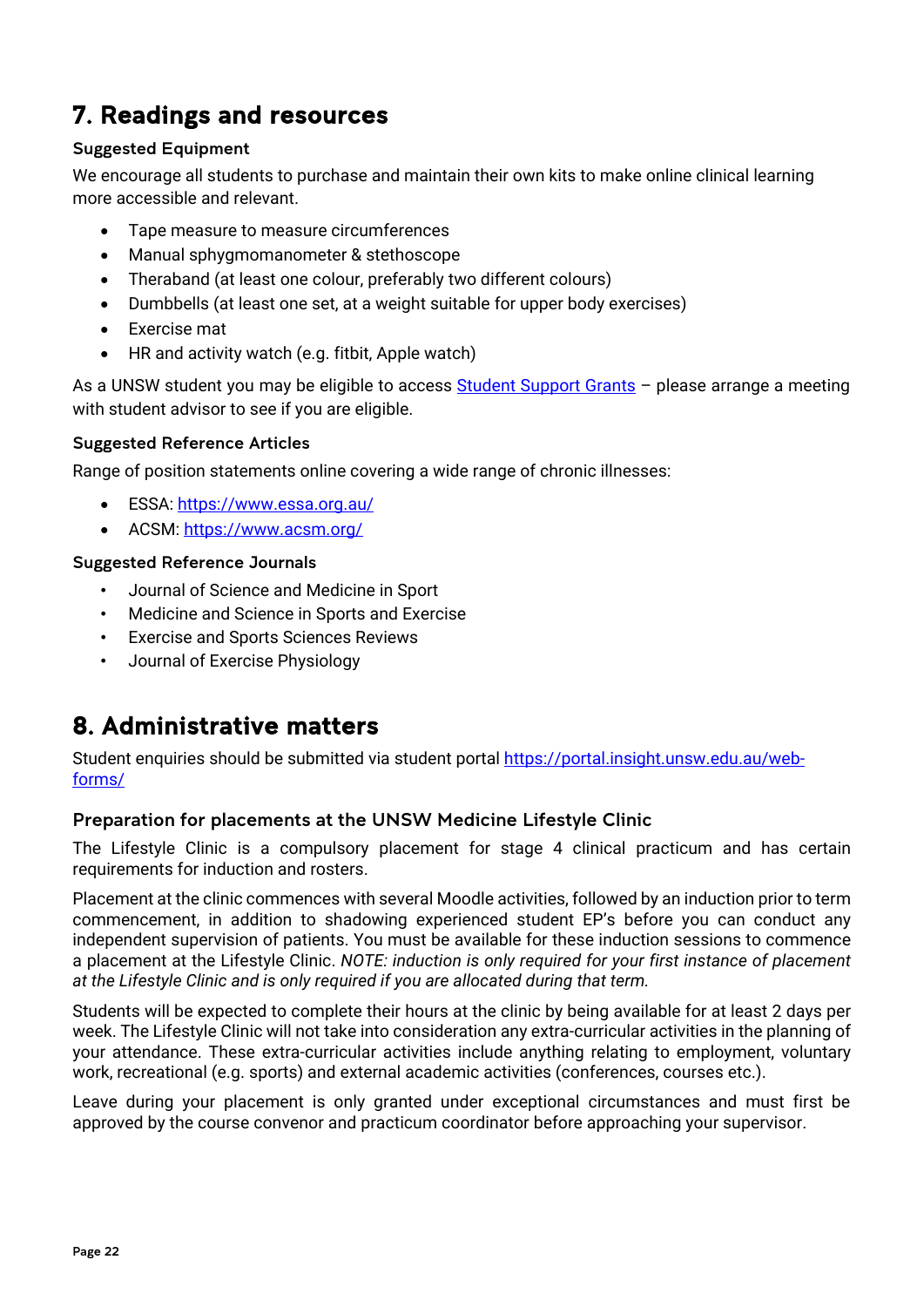### <span id="page-22-0"></span>Lifestyle Clinic Placement Suspension or Termination Procedures

Prior to commencing placement at the Lifestyle Clinic students are required to read the Lifestyle Clinic Code of Conduct and ESSA Code of Professional Conduct and Ethical Practice, and digitally sign to say they have read and understood these documents and understand the consequences of unprofessional behaviour or poor performance.

Students must acknowledge that they understand a disciplinary outcome will be imposed if students are found in breach of the Lifestyle Clinic Code of Conduct or ESSA Code of Professional Conduct and Ethical Practice. Disciplinary actions may include suspension or termination from the Lifestyle Clinic, following notification to the Practicum Coordinator, Lead Practicum Convener and Program Authority.

Students must be aware that failure to meet these expectations may result in suspension, followed by termination of placement if behaviour does not improve after that suspension.

The UNSW Medicine Lifestyle Clinic has a 3-strike policy including a verbal warning, followed by a written warning. If a student is found to have demonstrated repeated instances of unprofessional behaviour, upon the third instance, the behaviour may lead to suspension or termination of placement.

The following procedure will occur when a student does not meet expectations at the UNSW Medicine Lifestyle Clinic:

### **First Incident and Warning**

- 1. Student attends a meeting (face to face where restrictions allow) with their Clinic supervisor (AEP allocated to student for supervision) during which their poor performance is verbally discussed. This is followed up with a written summary of the discussion.
- 2. Student is given the opportunity to respond in writing to the written summary.
- 3. Incident and student response is recorded in writing on the student's file.
- 4. Student is warned if incident occurs again, they will receive a written warning.

### **Second Incident**

- 1. Student attends a meeting with their Clinic supervisor (face to face where restrictions allow), where they receive written notification of the details of the incident.
- 2. Student is given the opportunity to respond in writing.
- 3. Incident and student response are recorded in writing on the student's file.
- 4. Student is warned if another incident occurs, they will be suspended or terminated from the Lifestyle Clinic.

### **Third Incident and Suspension/Termination Meeting**

- 1. Student is given notice in writing of suspension or termination and impending meeting with Lead Practicum Convenor and Program Authority.
- 2. Appointment is made with student and the Lead Practicum Convenor and Program Authority.
- 3. In accordance with WIL procedures, this must occur within 20 days of suspension/termination of placement.
- 4. Student must be given 5 days notice of meeting and be told they can bring a support person to the meeting with Lead Practicum Convenor and Program Authority.
- 5. Student is informed the meeting is designed to give the student the chance to respond.
- 6. Student is provided with an explanation around the sequence of events and reasons that led to the suspension or termination of the placement.
- 7. Student gives their explanation of events verbally and then is given one week, during which the placement will be suspended, in which to respond in writing to the issues presented and design a plan for improvement.
- 8. The student's response and plan for improvement will be reviewed by their supervisor and accepted or revised in consultation with the student to arrive at a mutually agreeable plan.
- 9. Based on the student's response, and in consultation with Lifestyle Clinic management, a decision is made after the meeting by the Lead Practicum Convenor and Program Authority as to whether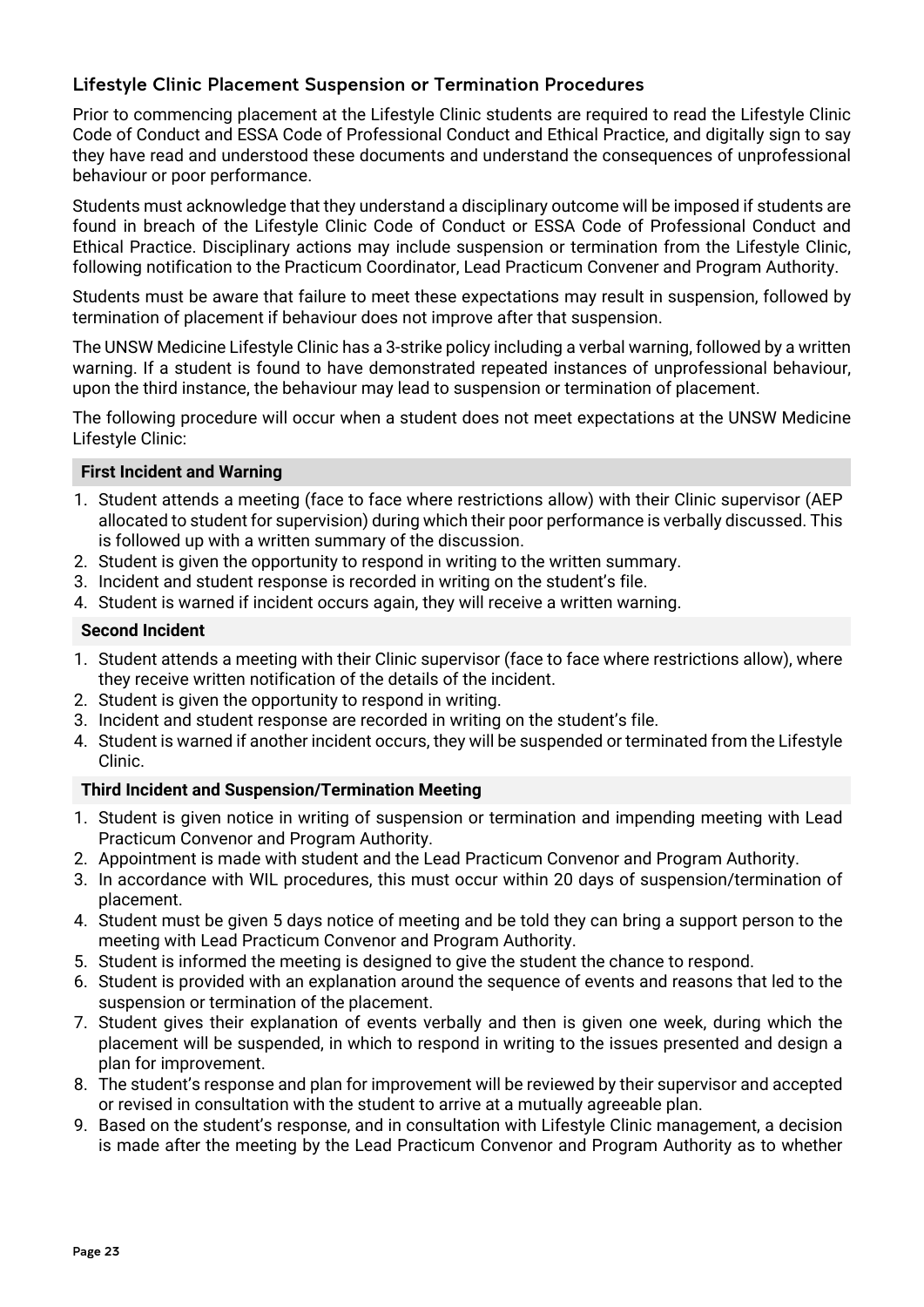the student may return to the Lifestyle Clinic under close supervision, or if the placement is terminated.

- 10.Once a plan is agreed upon, the student will be either allowed to resume placement participation at reduced hours under close supervision by an AEP, or the student will be informed that their placement has been terminated.
- 11.If placement is resumed and the student is able to successfully implement the agreed plan for improvement, addressing the issues adequately, with no further instances of unprofessional behaviour, the student may return to a usual level of placement participation, with shadowing of AEPs as appropriate.
- 12.If the student returns to the Lifestyle Clinic and continues to display unprofessional behaviour, during or after undergoing the improvement plan, the student will be at risk of termination from the Lifestyle Clinic for the remainder of the term and failure of the Practicum Course.
- 13.It is noted, that in accordance with UNSW Medicine & Health's policy, a student's progression through the program may be halted if the issues raised are inadequately addressed.

### **Following Meeting**

- 1. If it is decided the student cannot return to the Lifestyle Clinic, a WIL staff member, and any other UNSW staff required, will decide on whether a WIL activity with another partner organisation can be sought for or by the student.
- 2. Reasons for the suspension or early termination of the placement will be documented and kept in the student's file.
- 3. The outcome of the decision on a possible alternative WIL placement will be documented along with the reasons, and students will be informed of these matters in writing within 10 working days of the meeting.

Where no new WIL placement is found, the Lifestyle Clinic is not prepared to take the student, and the student is unable to complete the Course, they may withdraw from the Course in accordance with the University Enrolment and Withdrawal Procedure.

When the student is deemed to have failed the WIL Course, they will receive a Fail grade in accordance with the Assessment Implementation Procedure. They then may repeat the Course in the future.

# <span id="page-23-0"></span>9. Additional support for students

- The Current Students Gateway: <https://student.unsw.edu.au/>
- Academic Skills and Support:<https://student.unsw.edu.au/academic-skills>
- *Student Wellbeing and Health* <https://www.student.unsw.edu.au/wellbeing>
- UNSW IT Service Centre:<https://www.myit.unsw.edu.au/services/students>
- *UNSW Student Life Hub:* <https://student.unsw.edu.au/hub#main-content>
- *Student Support and Development:* <https://student.unsw.edu.au/support>
- *IT, eLearning and Apps:* <https://student.unsw.edu.au/elearning>
- *Student Support and Success Advisors:* <https://student.unsw.edu.au/advisors>
- *Equitable Learning Services (Formerly Disability Support Unit):* <https://student.unsw.edu.au/els>
- *Transitioning to Online Learning* <https://www.covid19studyonline.unsw.edu.au/>
- *Guide to Online Study* <https://student.unsw.edu.au/online-study>
- *Student mentors* <https://student.unsw.edu.au/mentoring>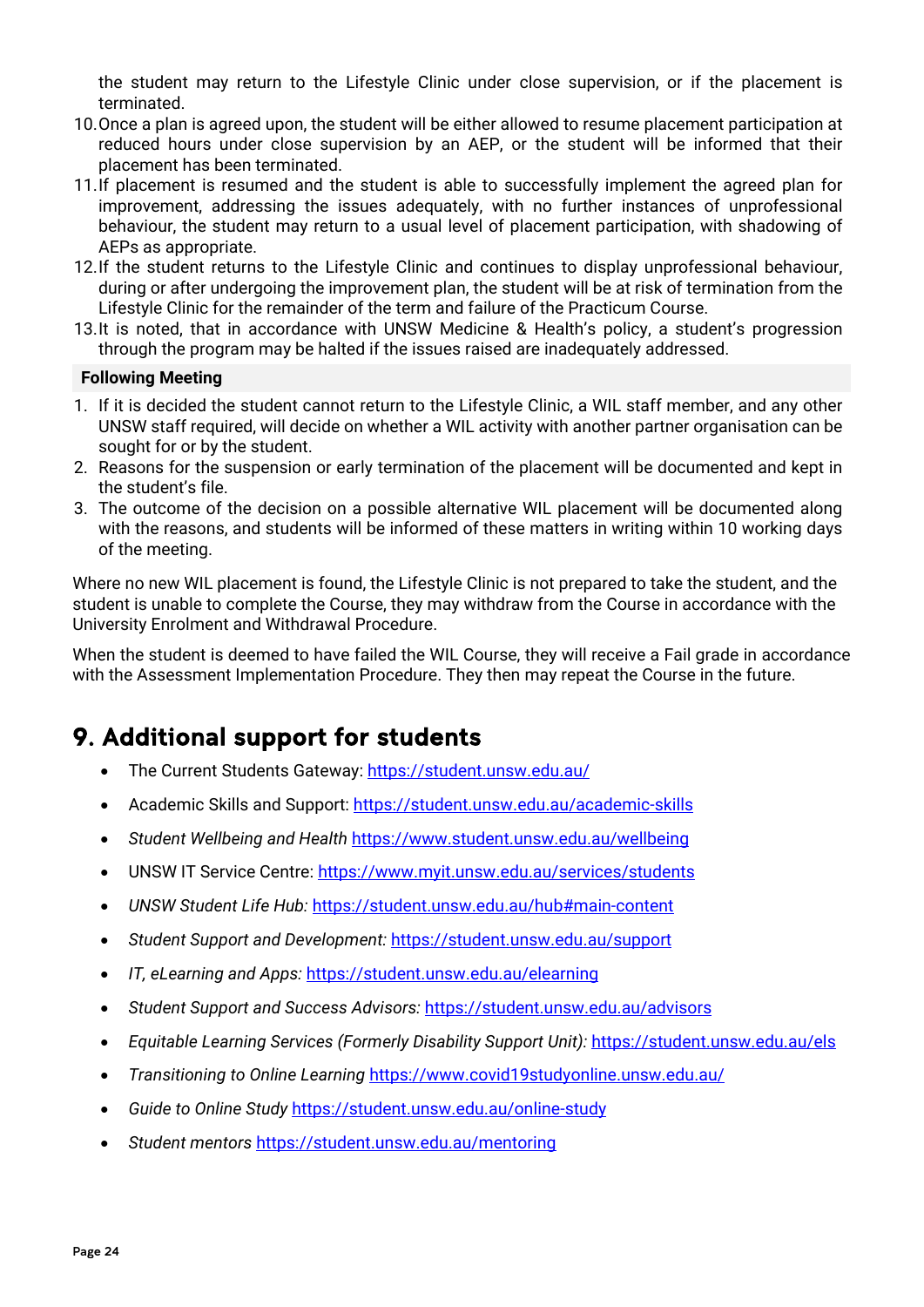# <span id="page-24-0"></span>10. Health and Safety

Activities must comply with the NSW Work and Heath Safety (WHS) regulation 2017 and NSW Work and Health Safety Act 2011. It is expected that students will conduct themselves in an appropriate and responsible manner in order not to breach OHS regulations. Further information on relevant OHS policies and expectations are outlined at: [safety.unsw.edu.au/](http://safety.unsw.edu.au/)

Hazards that may exist in placement workplaces include physical hazards such as slips, trips and falls; mechanical or electrical hazards from using inappropriate or unsafe exercise or testing equipment; mechanical or electrical hazards from disrepair of buildings; manual handling injuries from moving equipment or demonstrating an exercise with inappropriate technique; contact with infectious diseases; physical or sexual harassment and bullying.

Supervisors are to ensure that students are inducted into their placement, with information on Policies and Procedures, Emergency Procedures, Injury Policy, Dangerous substances & Potential hazards in the workplace.

### <span id="page-24-1"></span>NSW Health

NSW Health has strict OHS policies in place and is thorough in their management of students on placement. NSW Health has an on-line database (ClinConnect) that records student placement details and student compliance with NSW Health vaccination requirements, code of conduct and criminal record checks. Only students who are deemed 'fully compliant' with ClinConnect health regulations are permitted to attend NSW Heath placements and interact with patients.

### <span id="page-24-2"></span>UNSW Medicine Lifestyle Clinic

The Lifestyle Clinic performs a thorough induction process for each separate program to ensure students have the required knowledge and understanding to complete placement within the clinic safely. Included in this induction are the location of fire exits, extinguishers, emergency phone numbers and procedures, locations of the first aid box, CPR chart and defibrillator. The Lifestyle Clinic also provides the students with an Emergency Procedures Manual.

### Other placements:

Other placements include private exercise physiology clinics, physiotherapy businesses, workers' compensation businesses, aged care facilities, corporate health, and health and wellbeing establishments.

These workplaces are sometimes small with specific clientele and may even encompass mobile services. These placements should comply at all times with the OHS policies required in normal practice and supervisors should ensure that all OHS matters are addressed as part of inducting students to a new placement. If for some reason such an induction does not occur automatically then you should ask the supervisor to do this. Specifically, students should be aware of the workplace Policies and Procedures, Emergency Procedures, hazards and any potentially dangerous areas within the placement.

### First aid certification, criminal record and working with children checks, immunisations

Criminal record checks, working with children checks, NSW Health code of conduct and immunisations are a requirement of many clinical placement providers. These requirements should be met prior to the stage 3 clinical courses. See the program guide for further details.

The program authority will contact students by email regarding NSW Health requirements and ClinConnect bulk compliance sessions that are held on campus throughout the year. If students are unsure about their immunisation status or the evidence required to be presented, they should make an